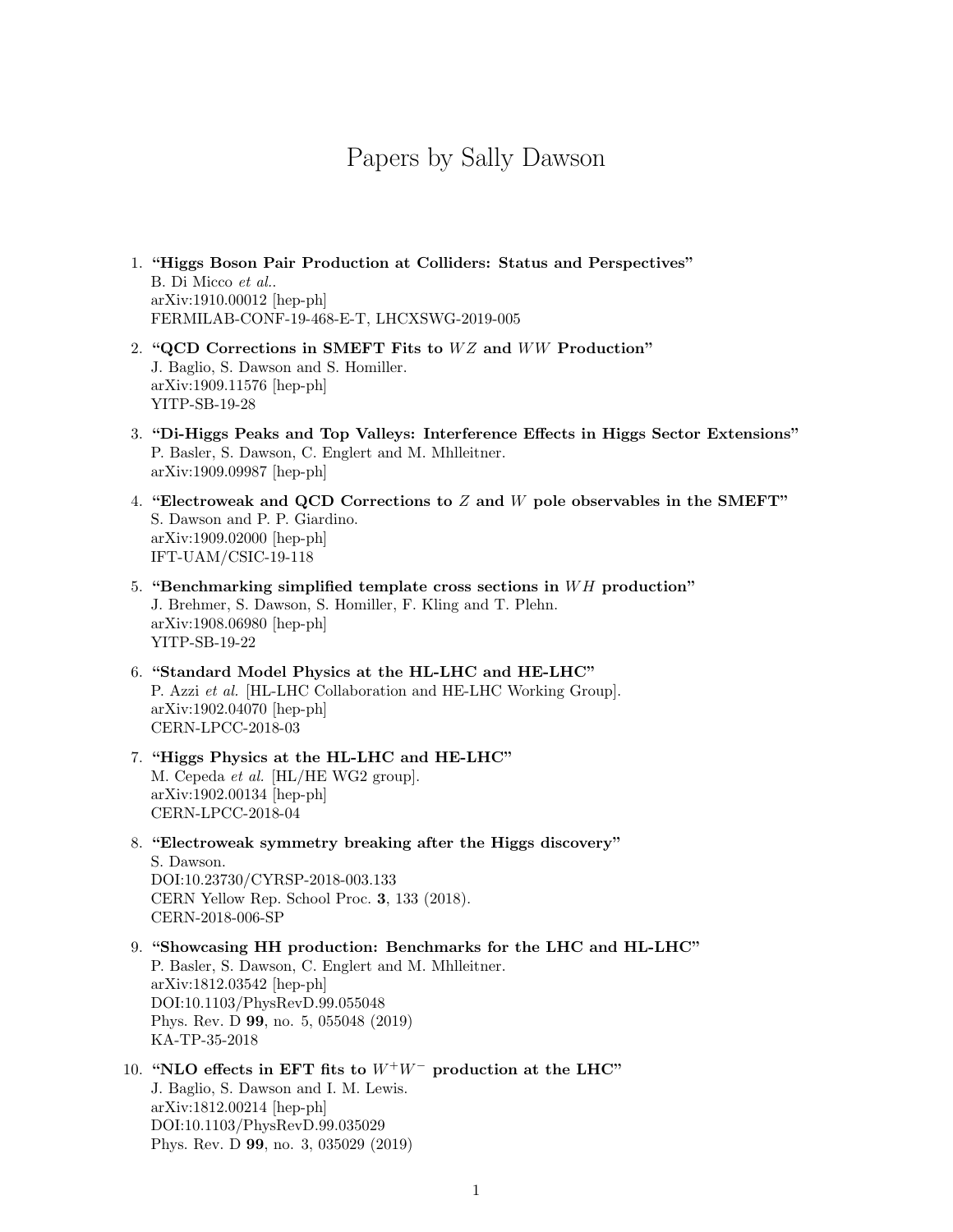# 11. "Standard model EFT and the Drell-Yan process at high energy"

S. Dawson, P. P. Giardino and A. Ismail. arXiv:1811.12260 [hep-ph] DOI:10.1103/PhysRevD.99.035044 Phys. Rev. D 99, no. 3, 035044 (2019) IFT-UAM/CSIC-18-117, PITT-PACC-1816

#### 12. "Standard model EFT corrections to Z boson decays"

S. Dawson and A. Ismail. arXiv:1808.05948 [hep-ph] DOI:10.1103/PhysRevD.98.093003 Phys. Rev. D 98, no. 9, 093003 (2018) PITT-PACC-1813

# 13. "Higgs Physics: It ain't over till it's over" S. Dawson, C. Englert and T. Plehn. arXiv:1808.01324 [hep-ph] DOI:10.1016/j.physrep.2019.05.001 Phys. Rept. 816, 1 (2019)

14. "Electroweak corrections to Higgs boson decays to  $\gamma\gamma$  and  $W^+W^-$  in standard model EFT"

S. Dawson and P. P. Giardino. arXiv:1807.11504 [hep-ph] DOI:10.1103/PhysRevD.98.095005 Phys. Rev. D 98, no. 9, 095005 (2018)

15. "Higgs decays to  $ZZ$  and  $Z\gamma$  in the standard model effective field theory: An NLO analysis"

S. Dawson and P. P. Giardino. arXiv:1801.01136 [hep-ph] DOI:10.1103/PhysRevD.97.093003 Phys. Rev. D 97, no. 9, 093003 (2018)

#### 16. "Electroweak Symmetry Breaking and Effective Field Theory"

S. Dawson. arXiv:1712.07232 [hep-ph] DOI:10.1142/9789813233348\_0001

17. "Enhanced di-Higgs boson production in the complex Higgs singlet model"

S. Dawson and M. Sullivan. arXiv:1711.06683 [hep-ph] DOI:10.1103/PhysRevD.97.015022 Phys. Rev. D 97, no. 1, 015022 (2018)

18. "An NLO QCD effective field theory analysis of  $W^+W^-$  production at the LHC including fermionic operators"

J. Baglio, S. Dawson and I. M. Lewis. arXiv:1708.03332 [hep-ph] DOI:10.1103/PhysRevD.96.073003 Phys. Rev. D 96, no. 7, 073003 (2017)

Phys. Rev. D 96, no. 1, 015041 (2017)

# 19. "Standard Model EFT and Extended Scalar Sectors" S. Dawson and C. W. Murphy. arXiv:1704.07851 [hep-ph] DOI:10.1103/PhysRevD.96.015041

20. "Vectorlike fermions and Higgs effective field theory revisited" C. Y. Chen, S. Dawson and E. Furlan.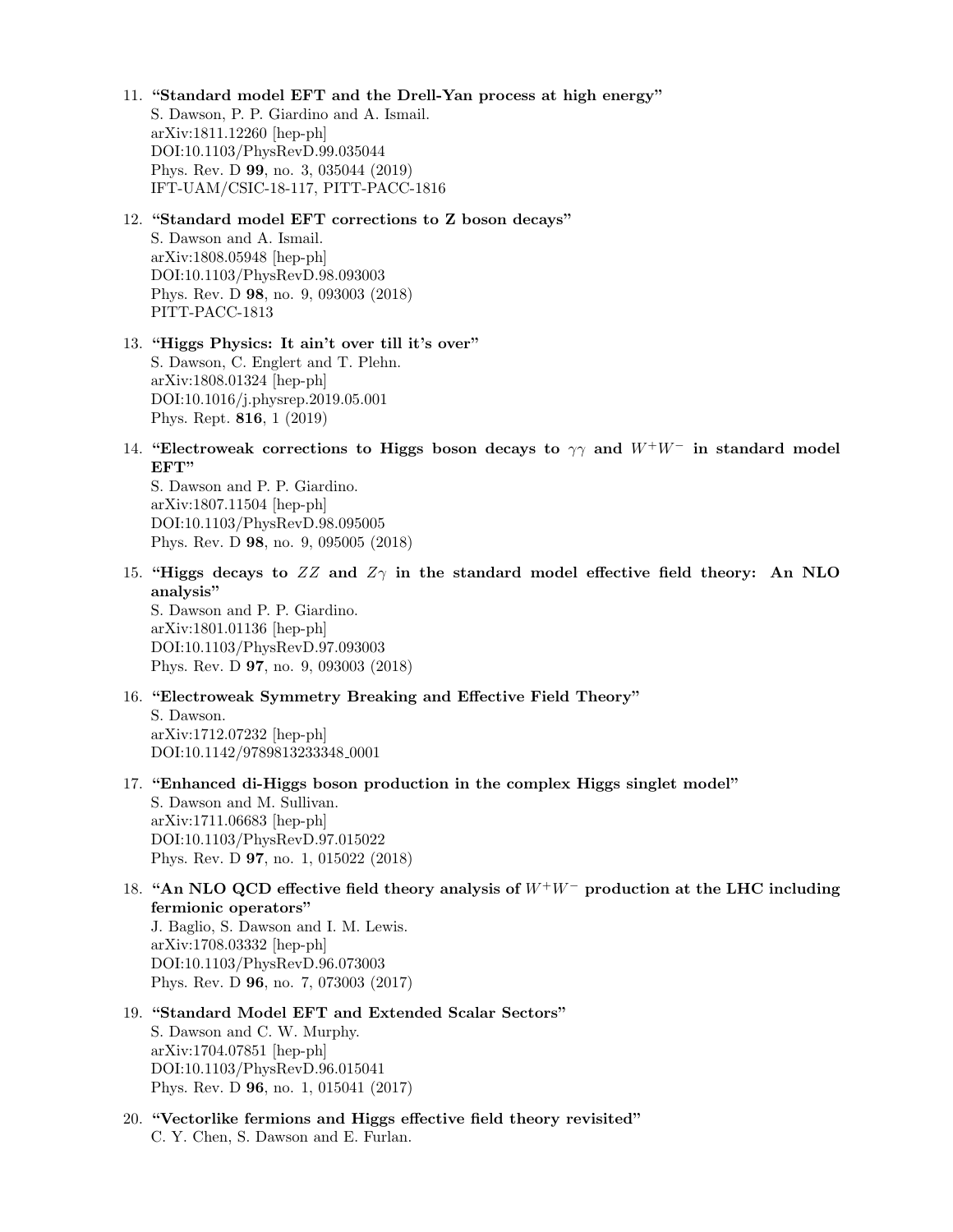arXiv:1703.06134 [hep-ph] DOI:10.1103/PhysRevD.96.015006 Phys. Rev. D 96, no. 1, 015006 (2017)

- 21. "Handbook of LHC Higgs Cross Sections: 4. Deciphering the Nature of the Higgs Sector" D. de Florian et al. [LHC Higgs Cross Section Working Group]. arXiv:1610.07922 [hep-ph] DOI:10.2172/1345634, 10.23731/CYRM-2017-002 FERMILAB-FN-1025-T, CERN-2017-002-M
- 22. "Resummation of jet veto logarithms at  $N^3LL_a + NNLO$  for  $W^+W^-$  production at the LHC"

S. Dawson, P. Jaiswal, Y. Li, H. Ramani and M. Zeng. arXiv:1606.01034 [hep-ph] DOI:10.1103/PhysRevD.94.114014 Phys. Rev. D 94, no. 11, 114014 (2016) YITP-SB-16-24, FERMILAB-PUB-16-210-PPD-T

#### 23. "Singlet Model Interference Effects with High Scale UV Physics"

S. Dawson and I. M. Lewis. arXiv:1605.04944 [hep-ph] DOI:10.1103/PhysRevD.95.015004 Phys. Rev. D 95, no. 1, 015004 (2017)

24. "Progress in Electroweak Symmetry Breaking"

S. Dawson. arXiv:1511.04040 [hep-ph] DOI:10.22323/1.245.0005 PoS LeptonPhoton 2015, 005 (2016)

25. "NLO corrections to double Higgs boson production in the Higgs singlet model"

S. Dawson and I. M. Lewis. arXiv:1508.05397 [hep-ph] DOI:10.1103/PhysRevD.92.094023 Phys. Rev. D 92, no. 9, 094023 (2015) SLAC-PUB-16335

# 26. "Higgs CP Violation from Vectorlike Quarks"

C. Y. Chen, S. Dawson and Y. Zhang. arXiv:1507.07020 [hep-ph] DOI:10.1103/PhysRevD.92.075026 Phys. Rev. D 92, no. 7, 075026 (2015) CALT-TH-2015-042

- 27. "What's in the loop? The anatomy of double Higgs production" S. Dawson, A. Ismail and I. Low. arXiv:1504.05596 [hep-ph] DOI:10.1103/PhysRevD.91.115008 Phys. Rev. D 91, no. 11, 115008 (2015)
- 28. "Complementarity of LHC and EDMs for Exploring Higgs CP Violation" C. Y. Chen, S. Dawson and Y. Zhang. arXiv:1503.01114 [hep-ph] DOI:10.1007/JHEP06(2015)056 JHEP 1506, 056 (2015) CALT-TH-2015-009
- 29. "Usefulness of effective field theory for boosted Higgs production" S. Dawson, I. M. Lewis and M. Zeng. arXiv:1501.04103 [hep-ph]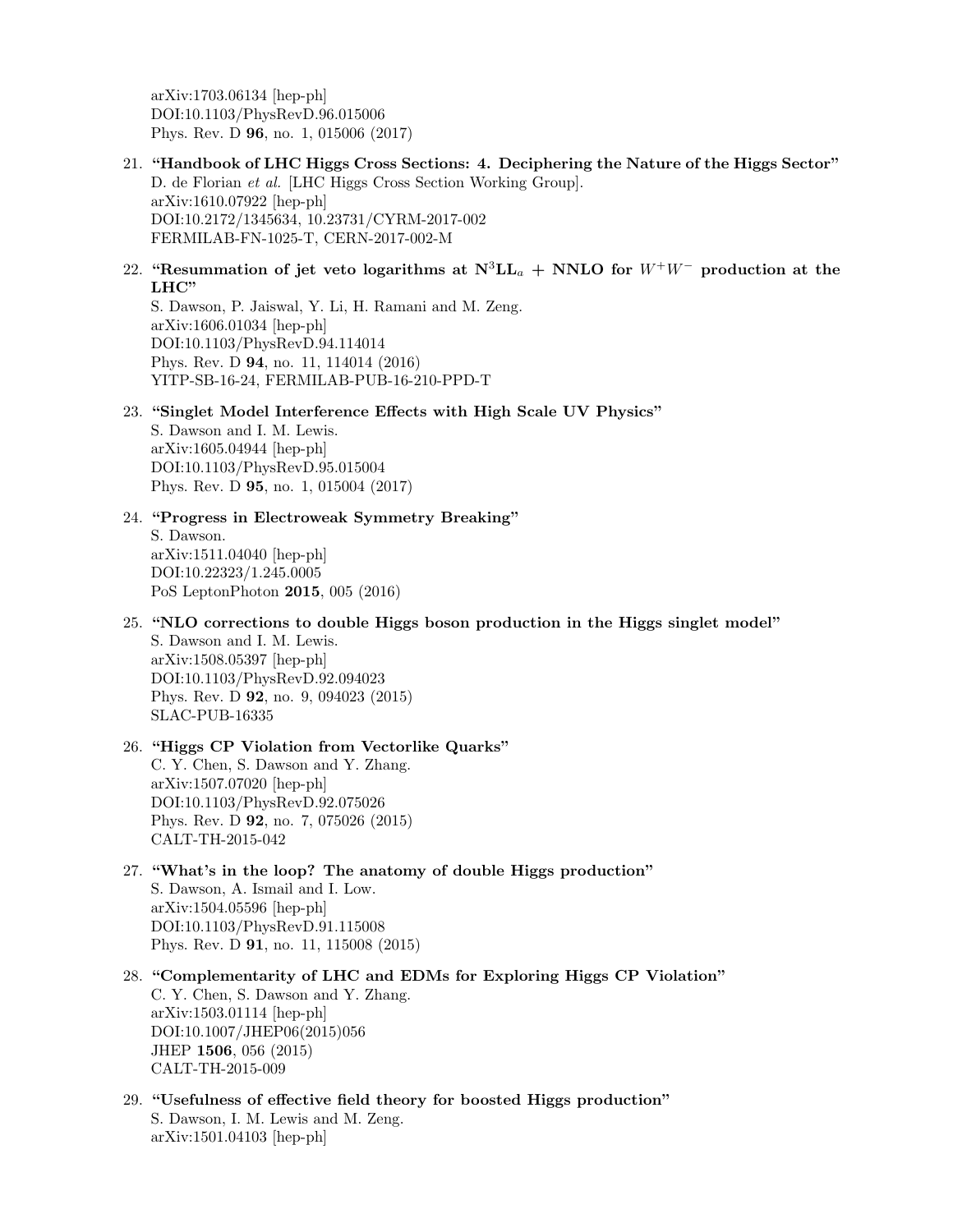DOI:10.1103/PhysRevD.91.074012 Phys. Rev. D 91, 074012 (2015) SLAC-PUB-16208

- 30. "Exploring resonant di-Higgs boson production in the Higgs singlet model" C. Y. Chen, S. Dawson and I. M. Lewis. arXiv:1410.5488 [hep-ph] DOI:10.1103/PhysRevD.91.035015 Phys. Rev. D 91, no. 3, 035015 (2015)
- 31. "Effective field theory for Higgs boson plus jet production" S. Dawson, I. M. Lewis and M. Zeng. arXiv:1409.6299 [hep-ph] DOI:10.1103/PhysRevD.90.093007 Phys. Rev. D 90, no. 9, 093007 (2014) YITP-SB-14-35
- 32. "Top Partners and Higgs Boson Production" C. Y. Chen, S. Dawson and I. M. Lewis. arXiv:1406.3349 [hep-ph] DOI:10.1103/PhysRevD.90.035016 Phys. Rev. D 90, no. 3, 035016 (2014)
- 33. "Redux on When is the top quark a parton?" S. Dawson, A. Ismail and I. Low. arXiv:1405.6211 [hep-ph] DOI:10.1103/PhysRevD.90.014005 Phys. Rev. D 90, no. 1, 014005 (2014)
- 34. "Planning the Future of U.S. Particle Physics (Snowmass 2013): Chapter 3: Energy Frontier"

R. Brock et al.. arXiv:1401.6081 [hep-ex] FERMILAB-CONF-14-019-CH03

- 35. "Electroweak Effective Operators and Higgs Physics" C. Y. Chen, S. Dawson and C. Zhang. arXiv:1311.3107 [hep-ph] DOI:10.1103/PhysRevD.89.015016 Phys. Rev. D 89, no. 1, 015016 (2014) CP3-13-49
- 36. "Working Group Report: Higgs Boson" S. Dawson et al.. arXiv:1310.8361 [hep-ex] FERMILAB-CONF-13-671-T
- 37. "Yukawa Corrections to Higgs Production in Top Partner Models" S. Dawson and E. Furlan. arXiv:1310.7593 [hep-ph] DOI:10.1103/PhysRevD.89.015012 Phys. Rev. D 89, no. 1, 015012 (2014) FERMILAB-PUB-13-476-T
- 38. "Planning the Future of U.S. Particle Physics (Snowmass 2013): Chapter 5: Theory" M. Dine, K. Babu, C. Csaki, S. Dawson, L. Dixon, S. Gottlieb, J. Harvey and D. Whiteson. arXiv:1310.6111 [hep-ph] FERMILAB-CONF-14-019-CH05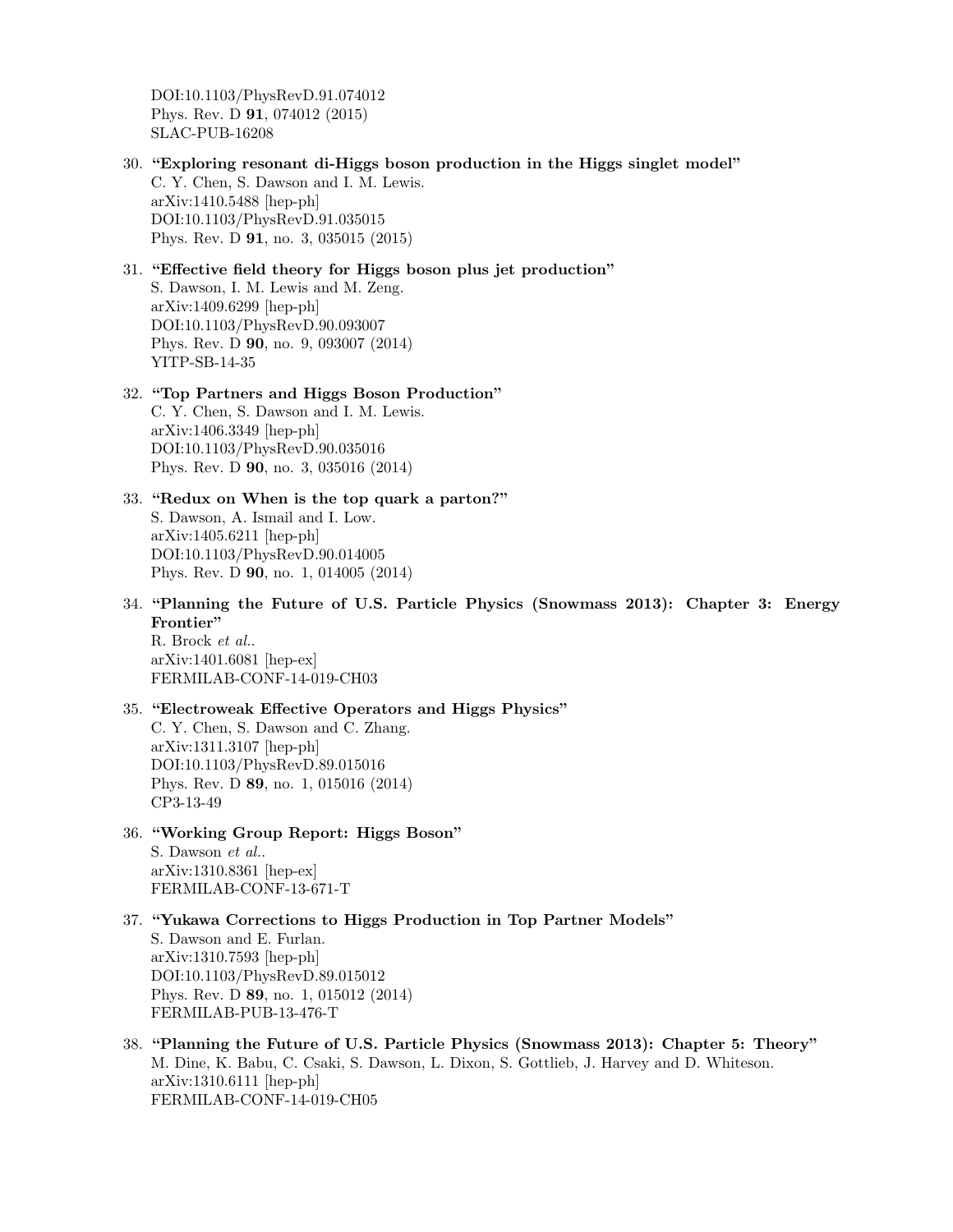- 39. "Threshold resummed and approximate next-to-next-to-leading order results for  $W^+W^$ pair production at the LHC" S. Dawson, I. M. Lewis and M. Zeng. arXiv:1307.3249 [hep-ph] DOI:10.1103/PhysRevD.88.054028 Phys. Rev. D 88, no. 5, 054028 (2013)
- 40. "Heavy Higgs Searches and Constraints on Two Higgs Doublet Models" C. Y. Chen, S. Dawson and M. Sher. arXiv:1305.1624 [hep-ph] DOI:10.1103/PhysRevD.88.015018, 10.1103/PhysRevD.88.039901 Phys. Rev. D 88, 015018 (2013), Erratum: [Phys. Rev. D 88, 039901 (2013)]
- 41. "CP violating anomalous couplings in  $W\gamma$  and  $Z\gamma$  production at the LHC" S. Dawson, S. K. Gupta and G. Valencia. arXiv:1304.3514 [hep-ph] DOI:10.1103/PhysRevD.88.035008 Phys. Rev. D 88, no. 3, 035008 (2013)
- 42. "Major High Energy Physics Facilities 2014-2024: Input to the prioritization of proposed scientific user facilities for the Office of Science" A. Lankford et al. [HEPAP Subcommittee Collaboration].
- 43. "Exploring Two Higgs Doublet Models Through Higgs Production" C. Y. Chen and S. Dawson. arXiv:1301.0309 [hep-ph] DOI:10.1103/PhysRevD.87.055016 Phys. Rev. D 87, 055016 (2013)
- 44. "Unravelling an extended quark sector through multiple Higgs production?" S. Dawson, E. Furlan and I. Lewis. arXiv:1210.6663 [hep-ph] DOI:10.1103/PhysRevD.87.014007 Phys. Rev. D 87, no. 1, 014007 (2013)
- 45. "Resummation Effects in Vector-Boson and Higgs Associated Production" S. Dawson, T. Han, W. K. Lai, A. K. Leibovich and I. Lewis. arXiv:1207.4207 [hep-ph] DOI:10.1103/PhysRevD.86.074007 Phys. Rev. D 86, 074007 (2012)
- 46. "A Higgs Conundrum with Vector Fermions" S. Dawson and E. Furlan. arXiv:1205.4733 [hep-ph] DOI:10.1103/PhysRevD.86.015021 Phys. Rev. D 86, 015021 (2012)
- 47. "Handbook of LHC Higgs Cross Sections: 2. Differential Distributions" S. Dittmaier et al.. arXiv:1201.3084 [hep-ph] DOI:10.5170/CERN-2012-002 CERN-2012-002
- 48. "SQCD Corrections to bg  $\rightarrow$  bh" S. Dawson, C. B. Jackson and P. Jaiswal. arXiv:1110.2161 [hep-ph]
- 49. "SUSY QCD Corrections to Higgs-b Production : Is the  $\Delta_b$  Approximation Accurate?" S. Dawson, C. B. Jackson and P. Jaiswal. arXiv:1104.1631 [hep-ph] DOI:10.1103/PhysRevD.83.115007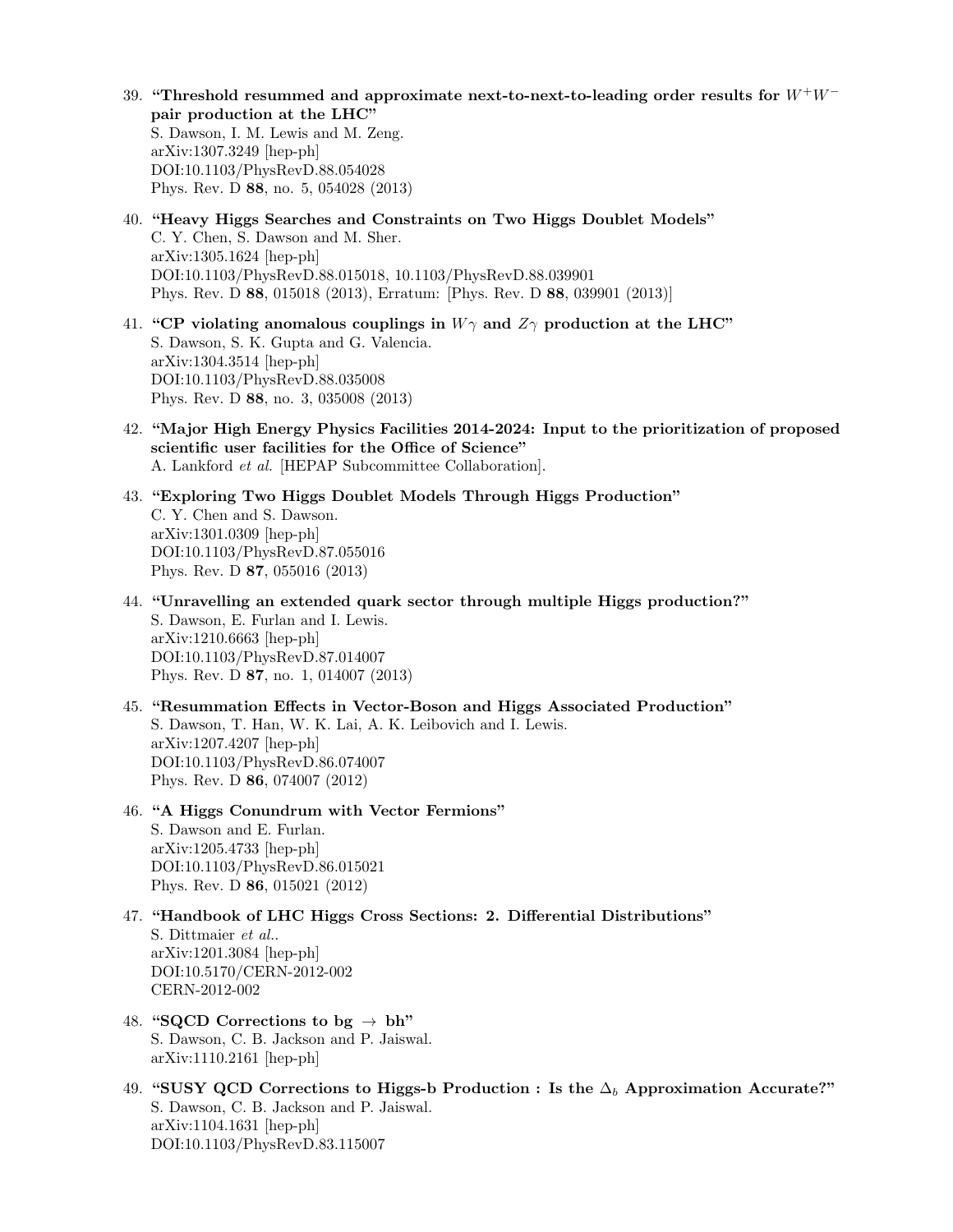Phys. Rev. D 83, 115007 (2011) YITP-SB-11-11

- 50. "Handbook of LHC Higgs Cross Sections: 1. Inclusive Observables" S. Dittmaier et al. [LHC Higgs Cross Section Working Group]. arXiv:1101.0593 [hep-ph] DOI:10.5170/CERN-2011-002 CERN-2011-002
- 51. "Associated b-Quark Higgs Boson Production at the LHC" S. Dawson, C. B. Jackson and P. Jaiswal. arXiv:1012.0341 [hep-ph] DOI:10.22323/1.120.0052 PoS ICHEP 2010, 052 (2010)

# 52. "Four Generations, Higgs Physics, and the MSSM" S. Dawson and P. Jaiswal. arXiv:1009.1099 [hep-ph] DOI:10.1103/PhysRevD.82.073017 Phys. Rev. D 82, 073017 (2010)

53. "Weak Corrections to Associated Higgs-Bottom Quark Production" S. Dawson and P. Jaiswal. arXiv:1002.2672 [hep-ph] DOI:10.1103/PhysRevD.81.073008 Phys. Rev. D 81, 073008 (2010) YITP-SB-10-04

54. "The Hunt for New Physics at the Large Hadron Collider" P. Nath et al.. arXiv:1001.2693 [hep-ph] DOI:10.1016/j.nuclphysbps.2010.03.001 Nucl. Phys. Proc. Suppl. 200-202, 185 (2010) FERMILAB-CONF-10-643-E

# 55. "From the LHC to Future Colliders" A. De Roeck et al.. arXiv:0909.3240 [hep-ph] DOI:10.1140/epjc/s10052-010-1244-3 Eur. Phys. J. C 66, 525 (2010) CERN-PH-TH-2009-166, DCPT-09-136, IPPP-09-068, SLAC-PUB-13782, FERMILAB-CONF-09-853- PPD

#### 56. "Hiding the Higgs Boson with Multiple Scalars"

S. Dawson and W. Yan. arXiv:0904.2005 [hep-ph] DOI:10.1103/PhysRevD.79.095002 Phys. Rev. D 79, 095002 (2009)

#### 57. "Introduction to Electroweak Symmetry Breaking"

S. Dawson. arXiv:0812.2190 [hep-ph] DOI:10.1063/1.3131544 AIP Conf. Proc. 1116, no. 1, 11 (2009)

#### 58. "One-loop Corrections to the S Parameter in the Four-site Model"

S. Dawson and C. B. Jackson. arXiv:0810.5068 [hep-ph] DOI:10.1103/PhysRevD.79.013006 Phys. Rev. D 79, 013006 (2009)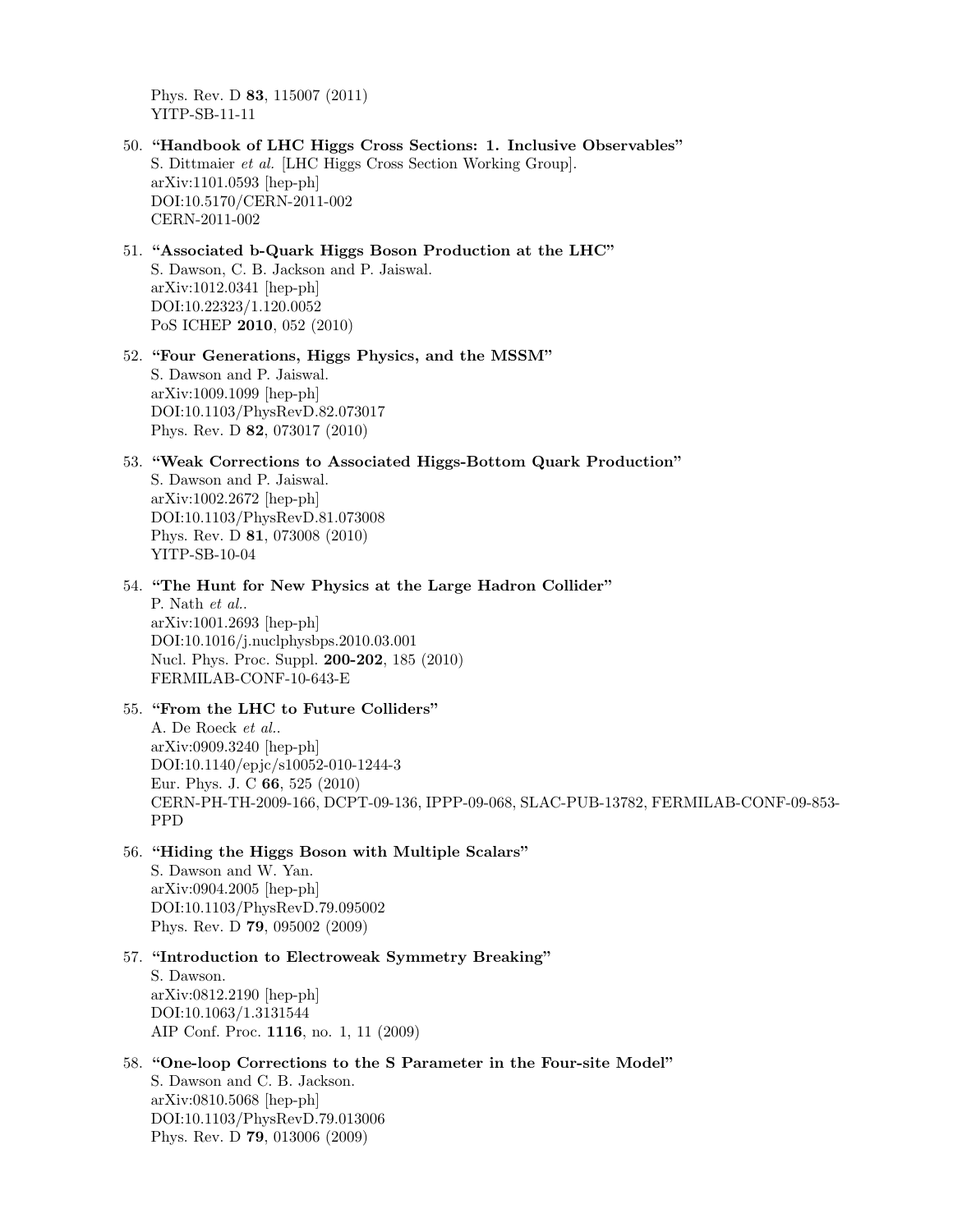- 59. "Higgs Triplets, Decoupling, and Precision Measurements" M. C. Chen, S. Dawson and C. B. Jackson. arXiv:0809.4185 [hep-ph] DOI:10.1103/PhysRevD.78.093001 Phys. Rev. D 78, 093001 (2008)
- 60. "Higgs Working Group Summary Report" N. E. Adam et al.. arXiv:0803.1154 [hep-ph]
- 61. "Proceedings of Theoretical Advanced Study Institute in Elementary Particle Physics : Exploring New Frontiers Using Colliders and Neutrinos (TASI 2006) : Boulder, Colorado, June 4-30, 2006" S. Dawson and R. N. Mohapatra.
- 62. "Fermilab Steering Group Report" E. Beier et al. [Fermilab Steering Group]. DOI:10.2172/921702 FERMILAB-PUB-07-672-DI
- 63. "SUSY QCD Corrections to Higgs Pair Production from Bottom Quark Fusion" S. Dawson, C. Kao and Y. Wang. arXiv:0710.4331 [hep-ph] DOI:10.1103/PhysRevD.77.113005 Phys. Rev. D 77, 113005 (2008)
- 64. "SUSY QCD Corrections to Associated Higgs-bottom Quark Production" S. Dawson and C. B. Jackson. arXiv:0709.4519 [hep-ph] DOI:10.1103/PhysRevD.77.015019 Phys. Rev. D 77, 015019 (2008)
- 65. "Chiral-logarithmic Corrections to the S and T Parameters in Higgsless Models" S. Dawson and C. B. Jackson. hep-ph/0703299 [HEP-PH] DOI:10.1103/PhysRevD.76.015014 Phys. Rev. D 76, 015014 (2007) BNL-HET-07-5
- 66. "Tevatron for LHC report: Higgs" U. Aglietti et al.. hep-ph/0612172 FERMILAB-CONF-06-467-E-T
- 67. "QCD Corrections to Higgs Pair Production in Bottom Quark Fusion" S. Dawson, C. Kao, Y. Wang and P. Williams. hep-ph/0610284 DOI:10.1103/PhysRevD.75.013007 Phys. Rev. D 75, 013007 (2007) FERMILAB-PUB-06-378-T
- 68. "PANIC international forum: Physics at high energies vision for the future" S. Dawson, S. Aronson, P. Oddone, F. Takasaki and A. Wagner. DOI:10.1063/1.2220468 AIP Conf. Proc. 842, no. 1, 1109 (2006).
- 69. "Higgs triplets and limits from precision measurements" M. C. Chen, S. Dawson and T. Krupovnickas. hep-ph/0604102 DOI:10.1103/PhysRevD.74.035001 Phys. Rev. D 74, 035001 (2006) FERMILAB-PUB-06-065-T, BNL-06-2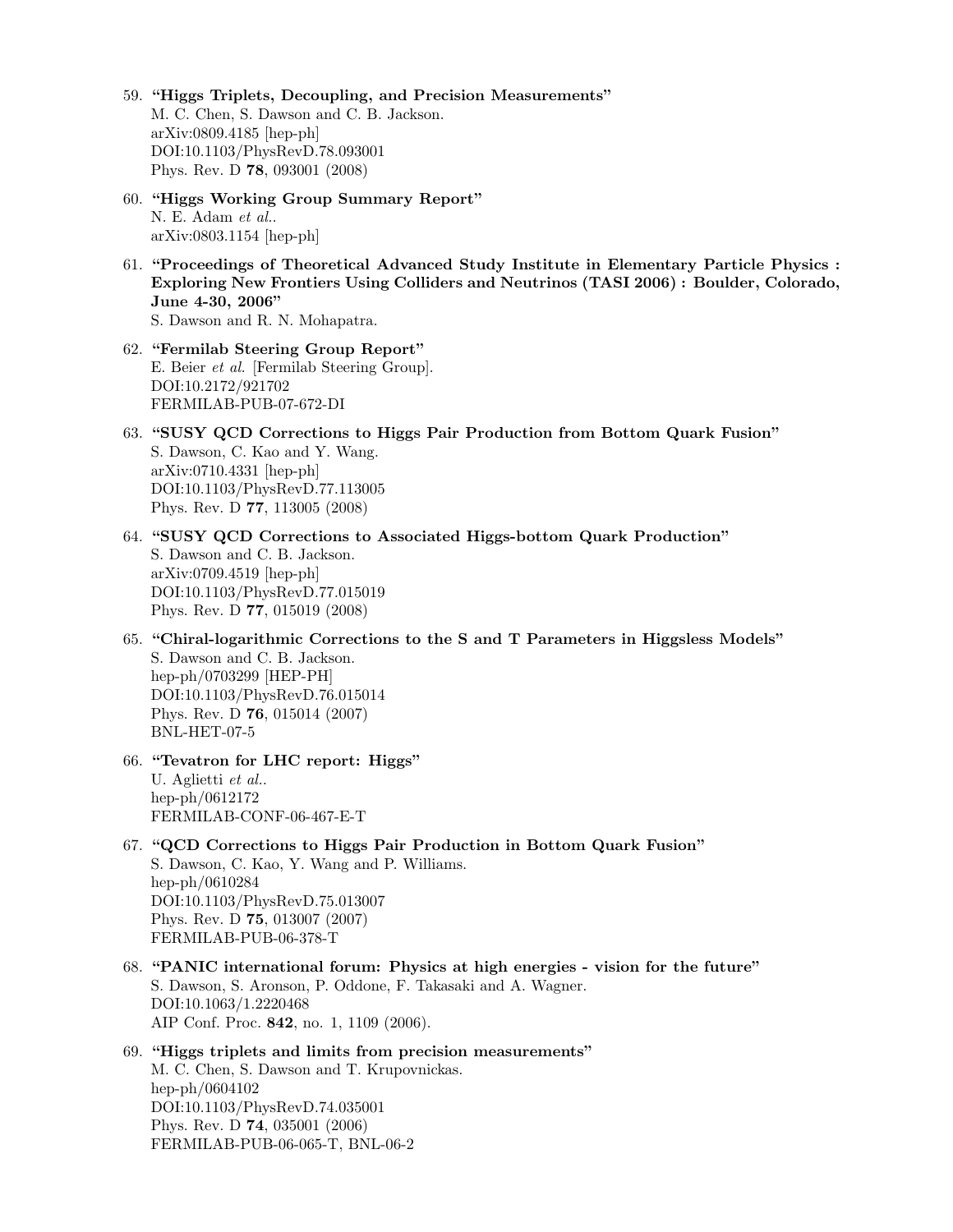- 70. "Hadronic Higgs production with heavy quarks at the Tevatron and the LHC" S. Dawson, C. B. Jackson, L. Reina and D. Wackeroth. hep-ph/0603112
- 71. "Electroweak symmetry breaking Circa 2005"

S. Dawson. hep-ph/0510385 DOI:10.1142/S0217751X06032630 Int. J. Mod. Phys. A 21, 1629 (2006)

72. "Higgs production in association with bottom quarks at hadron colliders" S. Dawson, C. B. Jackson, L. Reina and D. Wackeroth. hep-ph/0508293 DOI:10.1142/S0217732306019256 Mod. Phys. Lett. A 21, 89 (2006)

73. "Constraining new models with precision electroweak data" M. C. Chen, S. Dawson and T. Krupovnickas. hep-ph/0504286 DOI:10.1142/S0217751X0603388X Int. J. Mod. Phys. A 21, 4045 (2006) BNL-HET-05-15

74. "Perspectives on the standard model"

S. Dawson. hep-ph/0411276 DOI:10.1063/1.1896686 AIP Conf. Proc. 753, no. 1, 3 (2005) BNL-HET-04-22

# 75. "Physics interplay of the LHC and the ILC"

G. Weiglein et al. [LHC/LC Study Group]. hep-ph/0410364 DOI:10.1016/j.physrep.2005.12.003 Phys. Rept. 426, 47 (2006) SLAC-PUB-10764, ANL-HEP-PR-04-108, CERN-PH-TH-2004-214, DCPT-04-134, DESY-04-206, IFIC-04-59, IISC-CHEP-13-04, IPPP-04-67, UB-ECM-PF-04-31, UCD-04-28, UCI-TR-2004-37

76. "Higgs boson production with bottom quarks at hadron colliders"

S. Dawson, C. B. Jackson, L. Reina and D. Wackeroth. hep-ph/0409345 DOI:10.1142/S0217751X05026558 Int. J. Mod. Phys. A 20, 3353 (2005)

- 77. "The Littlest Higgs model and one-loop electroweak precision constraints" M. C. Chen and S. Dawson. hep-ph/0409163 BNL-HET-04-15
- 78. "Higgs boson production with one bottom quark jet at hadron colliders" S. Dawson, C. B. Jackson, L. Reina and D. Wackeroth. hep-ph/0408077 DOI:10.1103/PhysRevLett.94.031802 Phys. Rev. Lett. 94, 031802 (2005) BNL-HET-04-12, FSU-HEP-2004-0804, UB-HET-04-02
- 79. "The Higgs working group: Summary report 2003" K. A. Assamagan et al. [Higgs Working Group]. hep-ph/0406152 FERMILAB-CONF-04-504-E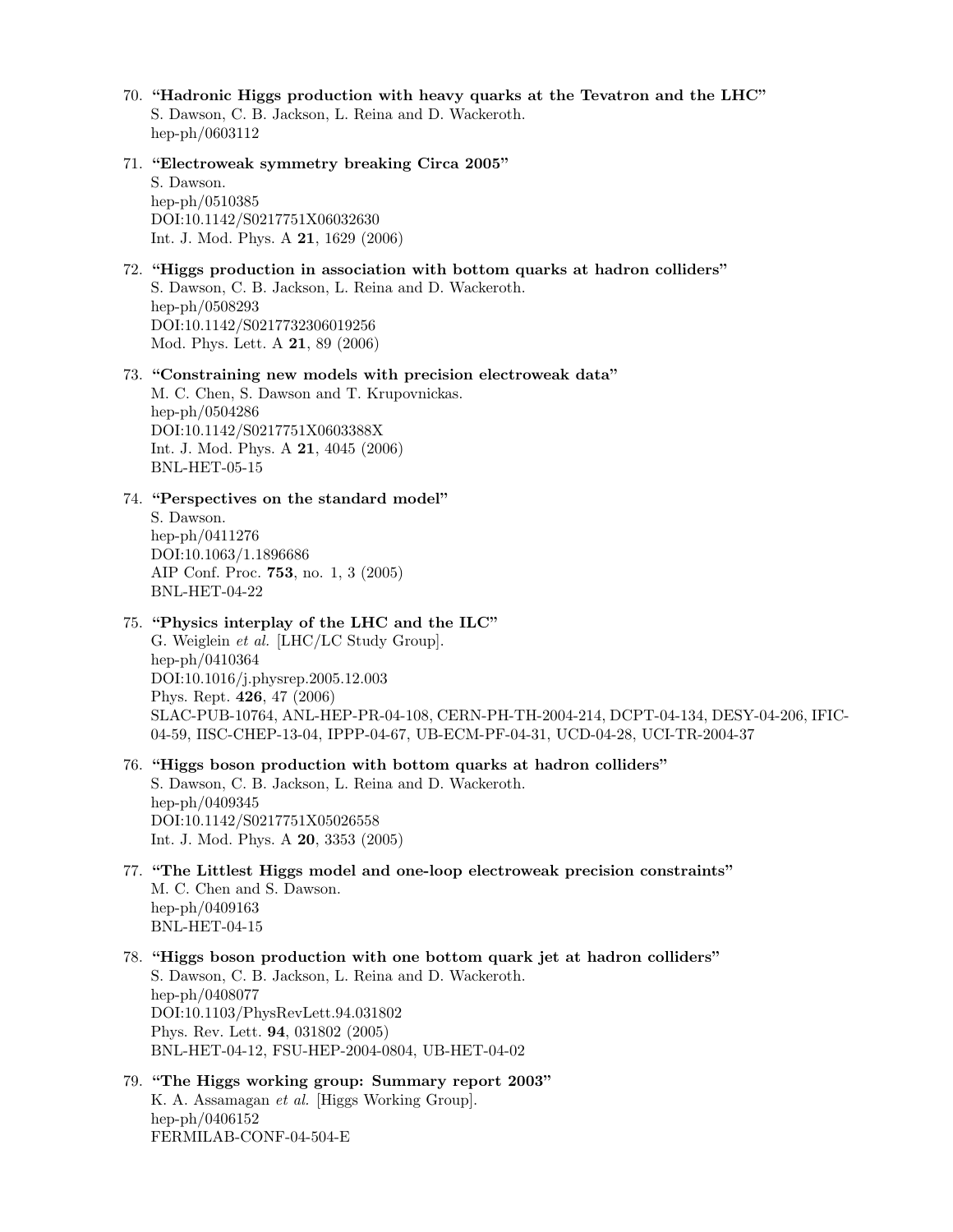- 80. "Higgs boson production in association with bottom quarks" J. M. Campbell et al.. hep-ph/0405302
- 81. "Physics opportunities with a TeV linear collider" S. Dawson and M. Oreglia. hep-ph/0403015 DOI:10.1146/annurev.nucl.54.070103.181259 Ann. Rev. Nucl. Part. Sci. 54, 269 (2004)
- 82. "Discovering the Higgs bosons of minimal supersymmetry with muons and a bottom quark"

S. Dawson, D. Dicus, C. Kao and R. Malhotra. hep-ph/0402172 DOI:10.1103/PhysRevLett.92.241801 Phys. Rev. Lett. 92, 241801 (2004) BNL-HET-04-01, OKHEP-04-01, UTHEP-04-01

83. "Theoretical progress for the associated production of a Higgs boson with heavy quarks at hadron colliders"

S. Dawson, C. B. Jackson, L. H. Orr, L. Reina and D. Wackeroth. hep-ph/0311216 DOI:10.1140/epjcd/s2003-03-425-5 Eur. Phys. J. C 33, S451 (2004) BNL-HET-03-26, FSU-HEP-2003-1101, UB-HET-03-08

84. "Scalar and pseudoscalar Higgs boson plus one jet production at the CERN LHC and Tevatron"

B. Field, S. Dawson and J. Smith. hep-ph/0311199 DOI:10.1103/PhysRevD.69.074013 Phys. Rev. D 69, 074013 (2004) YITP-SB-03-57, BNL-HET-03-27

85. "NLO QCD corrections to hadronic Higgs production with heavy quarks"

S. Dawson, C. B. Jackson, L. H. Orr, L. Reina and D. Wackeroth. hep-ph/0311105 DOI:10.1016/j.nuclphysbps.2004.04.146 Nucl. Phys. Proc. Suppl. 133, 111 (2004) BNL-HET-03-25, FSU-HEP-2003-1025, UB-HET-03-07

- 86. "Exclusive Higgs boson production with bottom quarks at hadron colliders" S. Dawson, C. B. Jackson, L. Reina and D. Wackeroth. hep-ph/0311067 DOI:10.1103/PhysRevD.69.074027 Phys. Rev. D 69, 074027 (2004) BNL-HET-03-17, FSU-HEP-2003-1015, UB-HET-03-05
- 87. "One loop radiative corrections to the rho parameter in the littlest Higgs model" M. C. Chen and S. Dawson. hep-ph/0311032 DOI:10.1103/PhysRevD.70.015003 Phys. Rev. D 70, 015003 (2004) BNL-HET-03-24
- 88. "Associated Higgs boson production with heavy quarks" S. Dawson, L. H. Orr, L. Reina and D. Wackeroth. hep-ph/0305282 BNL-HET-03-10, FSU-HEP-2003-0513, UB-HET-03-04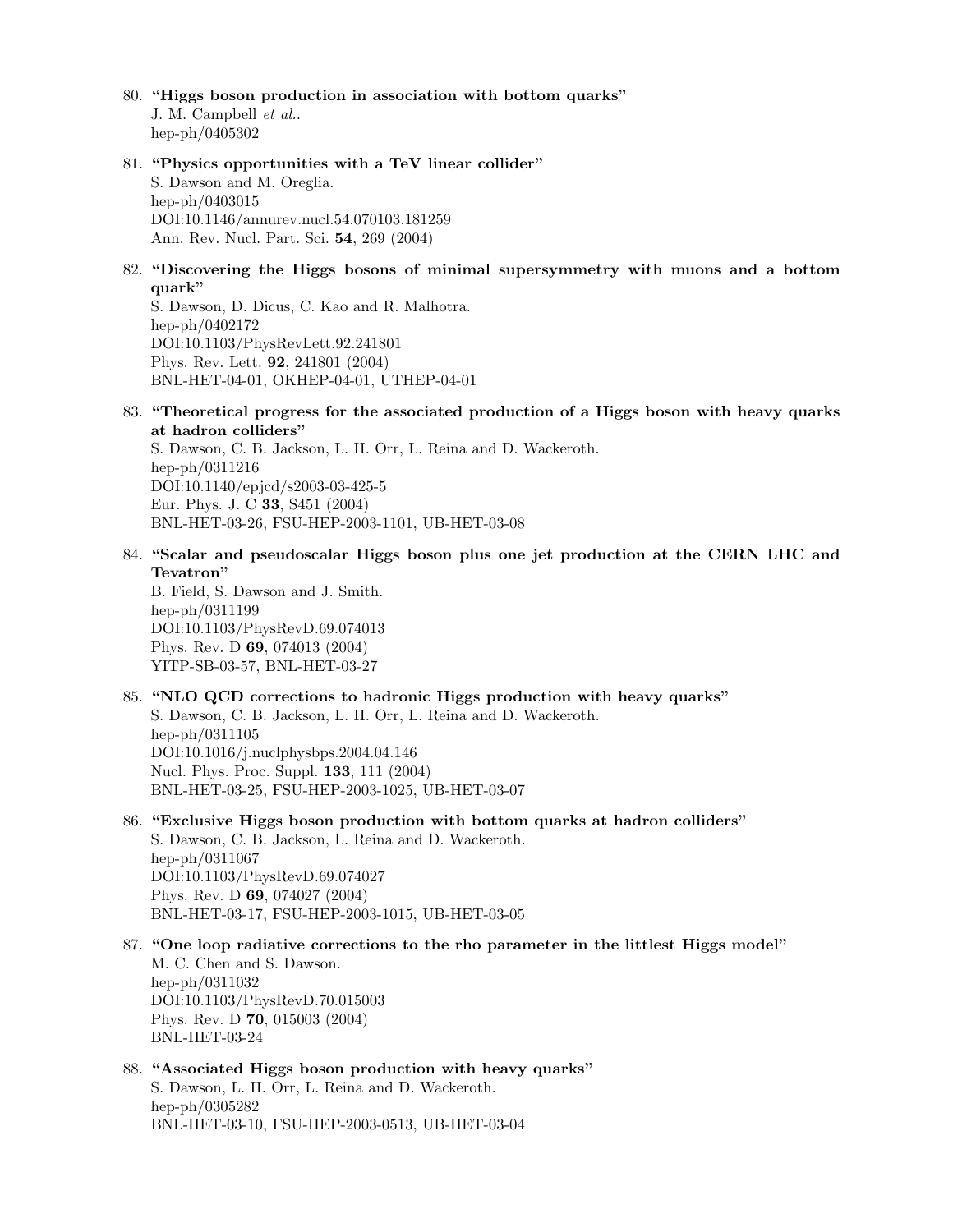#### 89. "Associated Higgs production with top quarks at the large hadron collider: NLO QCD corrections"

S. Dawson, C. Jackson, L. H. Orr, L. Reina and D. Wackeroth. hep-ph/0305087 DOI:10.1103/PhysRevD.68.034022 Phys. Rev. D 68, 034022 (2003) BNL-HET-03-9, FSU-HEP-2003-0503, UB-HET-03-02

# 90. "The Top quark, QCD, and new physics"

S. Dawson. hep-ph/0303191 BNL-HET-03-5

- 91. "Associated top quark Higgs boson production at the LHC" S. Dawson, L. H. Orr, L. Reina and D. Wackeroth. hep-ph/0211438 DOI:10.1103/PhysRevD.67.071503 Phys. Rev. D 67, 071503 (2003) BNL-HET-02-27A, FSU-HEP-2002-1115, UB-HET-02-09
- 92. "NLO QCD predictions for associated t anti-t h production in hadronic collisions" S. Dawson, L. H. Orr, L. Reina and D. Wackeroth. hep-ph/0211373 DOI:10.1016/S0920-5632(03)80171-8 Nucl. Phys. Proc. Suppl. 116, 207 (2003) BNL-HET-02-27, FSU-HEP-2002-1123, UB-HET-02-10
- 93. "Why we need both the LHC and an e+ e- linear collider"

S. Dawson. hep-ph/0211192 BNL-HET-02-24

94. "QCD corrections to associated t anti-t h production at hadron colliders"

S. Dawson, L. Orr, L. Reina and D. Wackeroth. hep-ph/0210109 DOI:10.1016/S0920-5632(03)90548-2 Nucl. Phys. Proc. Suppl. 117, 288 (2003) BNL-HET-02-21, FSU-HEP-2002-1007, UB-HET-02-06

95. "Searching for the Higgs bosons of minimal supersymmetry with muon pairs and bottom quarks"

S. Dawson, D. Dicus and C. Kao. hep-ph/0208063 DOI:10.1016/S0370-2693(02)02580-7 Phys. Lett. B 545, 132 (2002) BNL-HET-02-15, OKHEP-02-02, UTHEP-02-06

#### 96. "The Higgs boson production cross-section as a precision observable?"

S. Dawson and S. Heinemeyer. hep-ph/0203067 DOI:10.1103/PhysRevD.66.055002 Phys. Rev. D 66, 055002 (2002) BNL-HET-02-9

#### 97. "Higgs boson production rates in hadronic collisions"

S. Dawson. hep-ph/0111226 eConf C 010630, P124 (2001) BNL-HET-01-39, SNOWMASS-2001-P124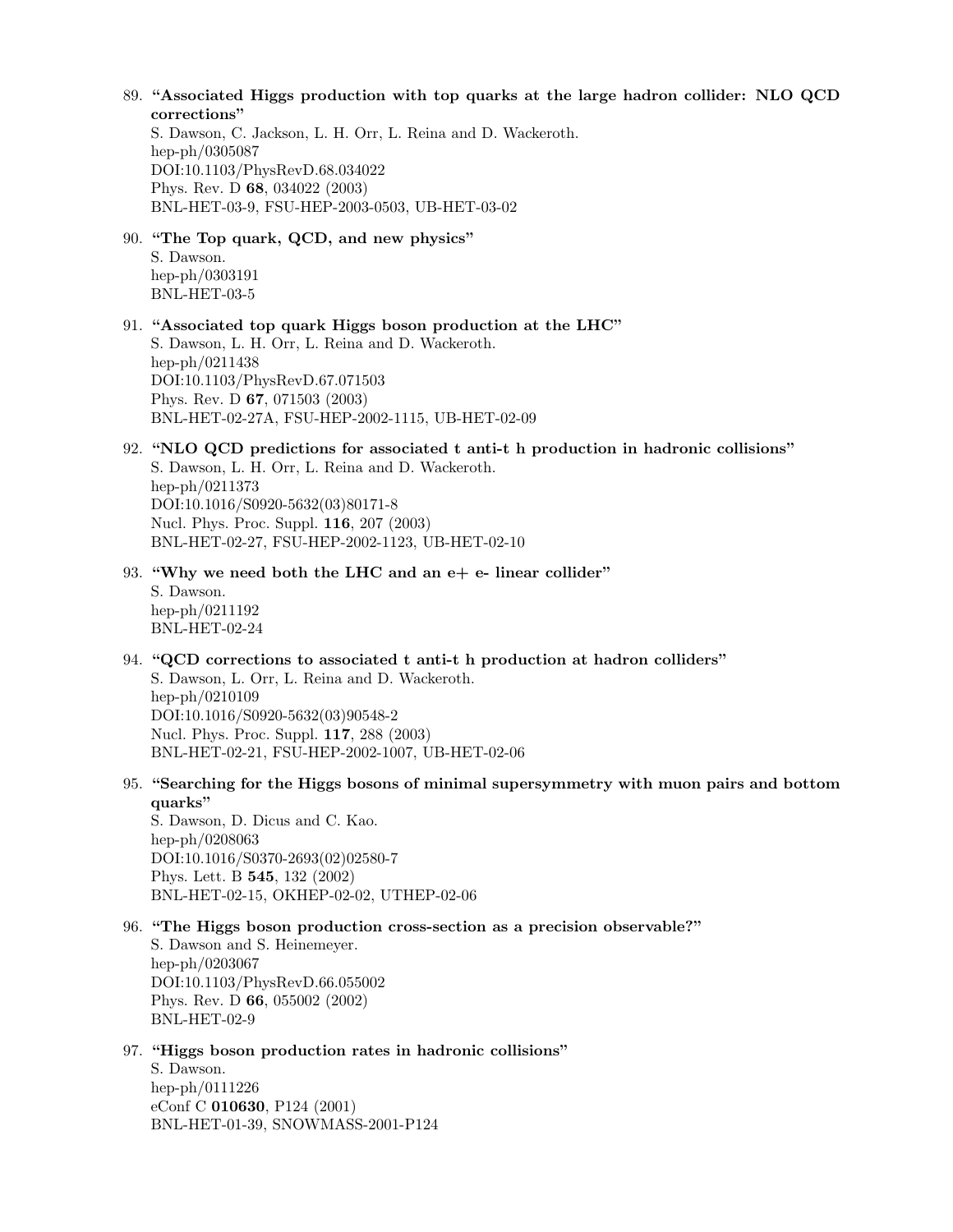98. "Associated Higgs boson production with heavy quarks at hadron colliders: Impact of NLO results"

L. Reina, S. Dawson and D. Wackeroth. hep-ph/0110299 eConf C 010630, P109 (2001) SNOWMASS-2001-P109, FSU-HEP-2001-1019, BNL-HET-01-37

# 99. "QCD corrections to associated t anti-t h production at the Tevatron"

L. Reina, S. Dawson and D. Wackeroth. hep-ph/0109066 DOI:10.1103/PhysRevD.65.053017 Phys. Rev. D 65, 053017 (2002) FSU-HEP-2001-0602, BNL-HET-01-19, UR-1639

100. "Next-to-leading order results for t anti-t h production at the Tevatron"

L. Reina and S. Dawson. hep-ph/0107101 DOI:10.1103/PhysRevLett.87.201804 Phys. Rev. Lett. 87, 201804 (2001) FSU-HEP-2001-0601, BNL-HET-01-20

#### 101. "Top quark Yukawa couplings and new physics"

S. Dawson and L. Reina. hep-ph/0101079 DOI:10.1063/1.1394318 AIP Conf. Proc. 578, no. 1, 249 (2001) BNL-HET-01-1

# 102. "Associated top Higgs production at future colliders"

S. Dawson and L. Reina. hep-ph/0011290 DOI:10.1142/S0217751X01006978 Int. J. Mod. Phys. A 16S1A, 375 (2001) FSU-HEP-2000-1122

# 103. "Physics in 2006"

S. Dawson. hep-ph/9912433 DOI:10.1063/1.1361668 AIP Conf. Proc. 530, no. 1, 48 (2000) BNL-HET-99-44

- 104. "Measuring the top quark Yukawa coupling at a linear  $e+e-$  collider" H. Baer, S. Dawson and L. Reina. hep-ph/9906419 DOI:10.1103/PhysRevD.61.013002 Phys. Rev. D 61, 013002 (2000) FSU-HEP-990630, BNL-HET-99-14, DE-FG02-97ER41022
- 105. "Measuring the Higgs Yukawa couplings at a next linear collider" S. Dawson and L. Reina. hep-ph/9910228
- 106. "Measuring the Higgs boson Yukawa couplings at an NLC" S. Dawson and L. Reina. hep-ph/9903360 BNL-HET-99-4
- 107. "Associated Higgs production in the MSSM" S. Dawson and L. Reina.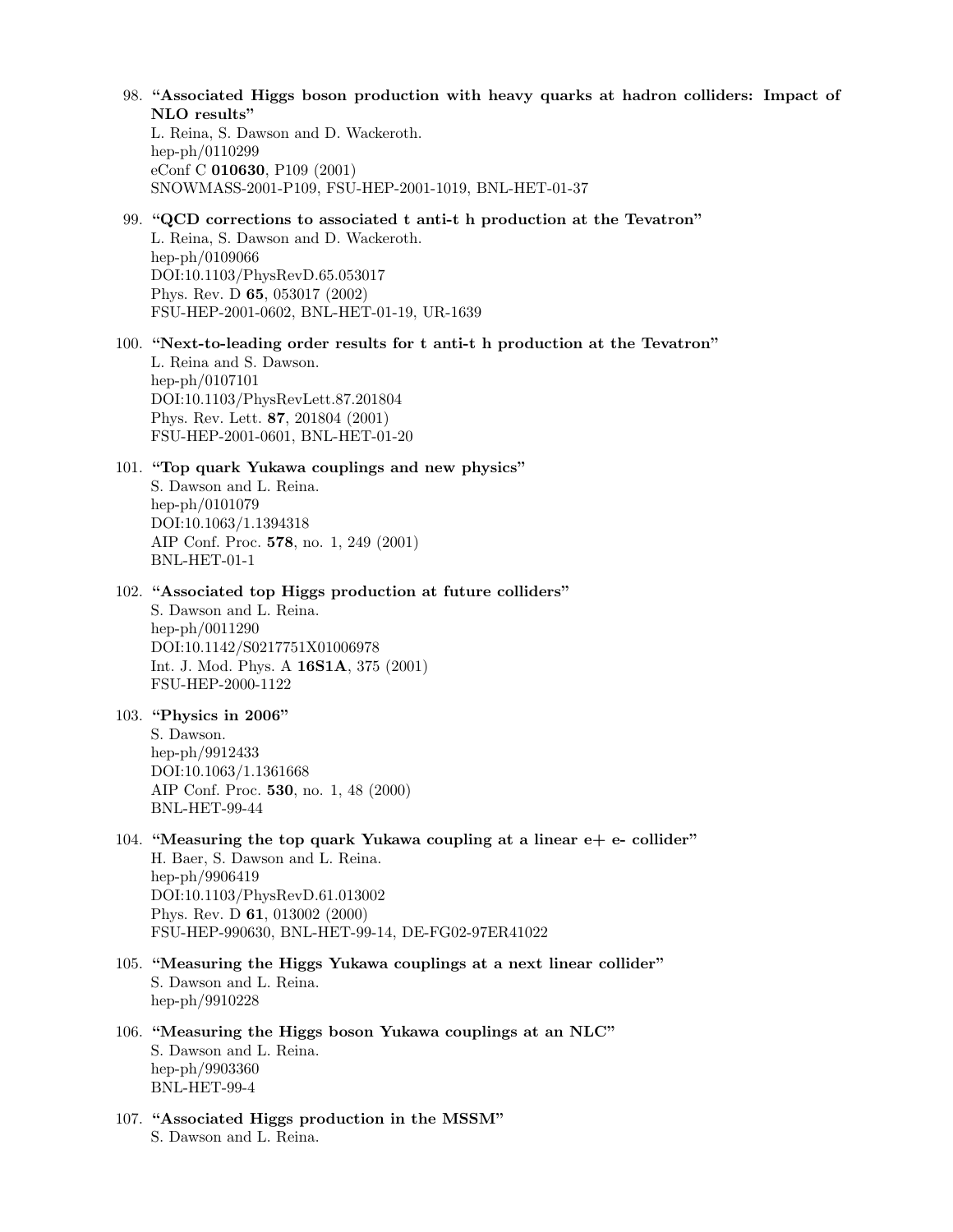hep-ph/9812488 DOI:10.1103/PhysRevD.60.015003 Phys. Rev. D 60, 015003 (1999) FSU-981218, BNL-HET-98-48

- 108. "QCD corrections to associated Higgs boson heavy quark production" S. Dawson and L. Reina. hep-ph/9808443 DOI:10.1103/PhysRevD.59.054012 Phys. Rev. D 59, 054012 (1999) MADPH-98-1073, FSU-HEP-980812, BNL-HET-98-27
- 109. "Two loop QCD corrections to Higgs pair production at the LHC" S. Dawson, S. Dittmaier and M. Spira. hep-ph/9806304 Acta Phys. Polon. B 29, 2875 (1998) CERN-TH-98-184

110. "Introduction to electroweak symmetry breaking"

S. Dawson. hep-ph/9901280 BNL-HET-99-1

- 111. "Neutral Higgs boson pair production at hadron colliders: QCD corrections" S. Dawson, S. Dittmaier and M. Spira. hep-ph/9805244 DOI:10.1103/PhysRevD.58.115012 Phys. Rev. D 58, 115012 (1998) DESY-98-028, BNL-HET-98-15, CERN-TH-98-135
- 112. "QCD corrections to associated Higgs boson production"

S. Dawson and L. Reina. hep-ph/9712400 DOI:10.1103/PhysRevD.57.5851 Phys. Rev. D 57, 5851 (1998) MADPH-97-1027

113. "The MSSM and why it works"

S. Dawson. hep-ph/9712464 BNL-HET-SD-97-4

# 114. "Low-energy constraints on new physics revisited"

S. Alam, S. Dawson and R. Szalapski. hep-ph/9706542 DOI:10.1103/PhysRevD.57.1577 Phys. Rev. D 57, 1577 (1998) KEK-TH-519, KEK-PREPRINT-97-88, BNL-HET-SD-97-003

115. "The Standard model intermediate mass Higgs boson" S. Dawson. hep-ph/9703387 DOI:10.1142/9789812819505 0003 BNL-HET-SD-97-004

#### 116. "Constraints on anomalous couplings from precision measurement at LEP" S. Dawson and G. Valencia.

In \*Albuquerque 1994, Proceedings, The Albuquerque meeting, vol. 2\* 1200-1201, and In \*Warsaw 1994, Proceedings, Physics from Planck scale to electroweak scale\* 104-115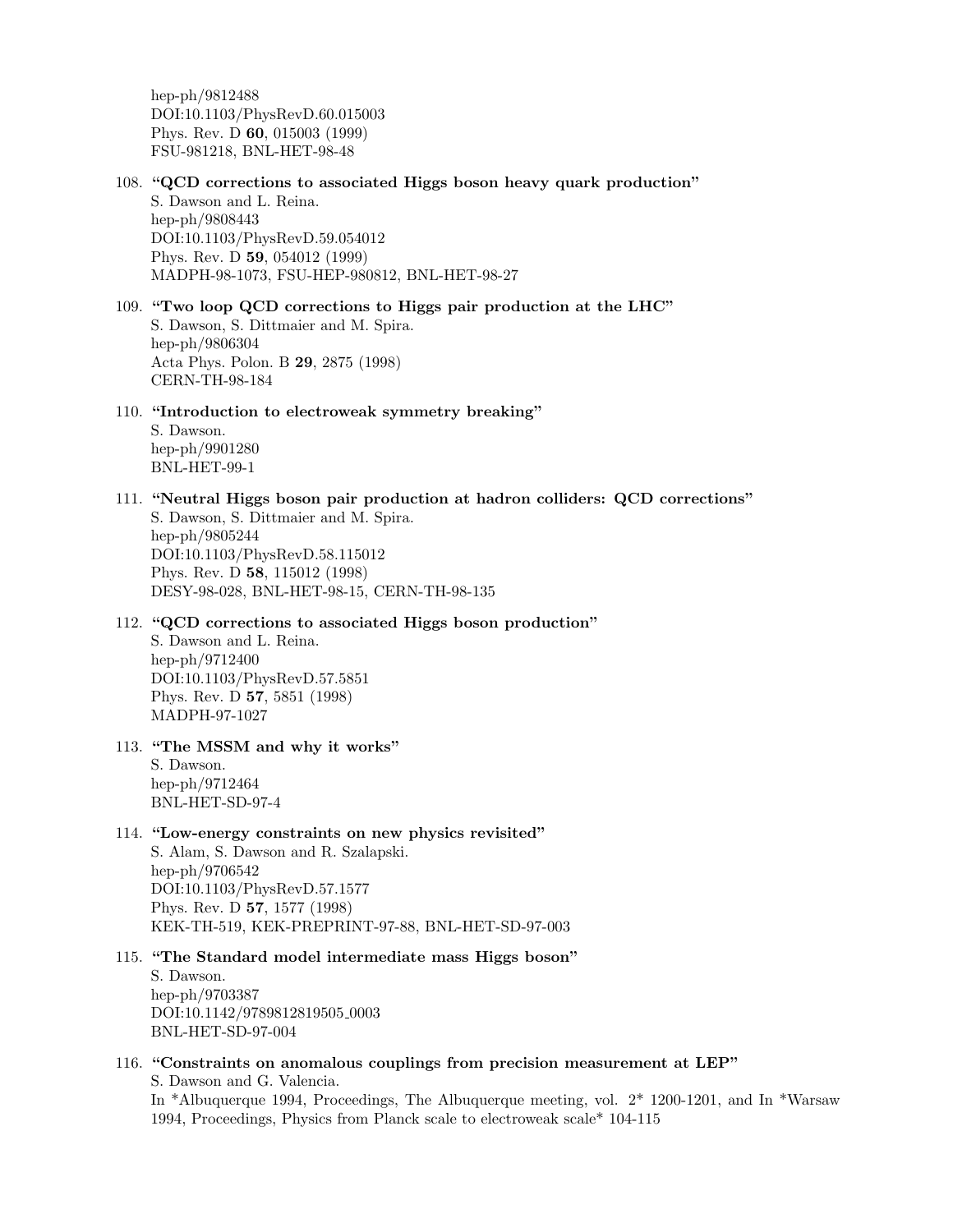#### 117. "Anomalous gauge boson couplings"

T. Barklow et al.. hep-ph/9611454 eConf C 960625, STC127 (1996) SLAC-PUB-7366, MADPH-96-975, UB-HET-96-05, UM-HE-96-26, SNOWMASS-1996-STC127

#### 118. "CP violation in W gamma and Z gamma production"

S. Dawson, X. G. He and G. Valencia. hep-ph/9609523 DOI:10.1016/S0370-2693(96)01364-0 Phys. Lett. B 390, 431 (1997) BNL-HET-SD-96-6, ISU-HET-96-2

#### 119. "DPF '96: The Triumph of the standard model"

S. Dawson. hep-ph/9609340 In \*Minneapolis 1996, Particles and fields, vol. 1\* 129-136 BNL-HET-SD-96-5

# 120. "SUSY and such"

S. Dawson. hep-ph/9612229 DOI:10.1007/978-1-4615-5963-4 2 NATO Sci. Ser. B 365, 33 (1997) BNL-HET-SD-96-9

121. "Probing quartic couplings through three gauge boson production at an  $e+e-$  linear collider"

S. Dawson, A. Likhoded, G. Valencia and O. Yushchenko. hep-ph/9610299 eConf C 960625, NEW147 (1996) BNL-HET-SD-7, SNOWMASS-1996-NEW147

#### 122. "QCD: Challenges for the future"

P. Burrows, S. Dawson, L. Orr and W. H. Smith. hep-ex/9612003 eConf C 960625, QCD177 (1996) UR-1490, DOE-ER-40685-899, BNL-HET-SD-96-10, SNOWMASS-1996-QCD177

# 123. "Electroweak symmetry breaking and physics beyond the standard model"

S. Dawson and H. E. Haber. hep-ph/9604354 In \*Barklow, T.L. (ed.) et al.: Electroweak symmetry breaking and new physics at the TeV scale\* 1-22 BNL-HEP-TH-96-5, SCIPP-96-14

# 124. "QCD corrections to SUSY Higgs production: The Role of squark loops" S. Dawson, A. Djouadi and M. Spira. hep-ph/9603423 DOI:10.1103/PhysRevLett.77.16 Phys. Rev. Lett. 77, 16 (1996) BNL-SD-955, KA-TP-09-96, CERN-TH-96-80

- 125. "Electroweak symmetry breaking and new physics at the TeV scale" T. L. Barklow, S. Dawson, H. E. Haber and J. L. Siegrist. DOI:10.1142/3073 Adv. Ser. Direct. High Energy Phys. 16 (1997).
- 126. "Precision measurements at a muon collider" S. Dawson.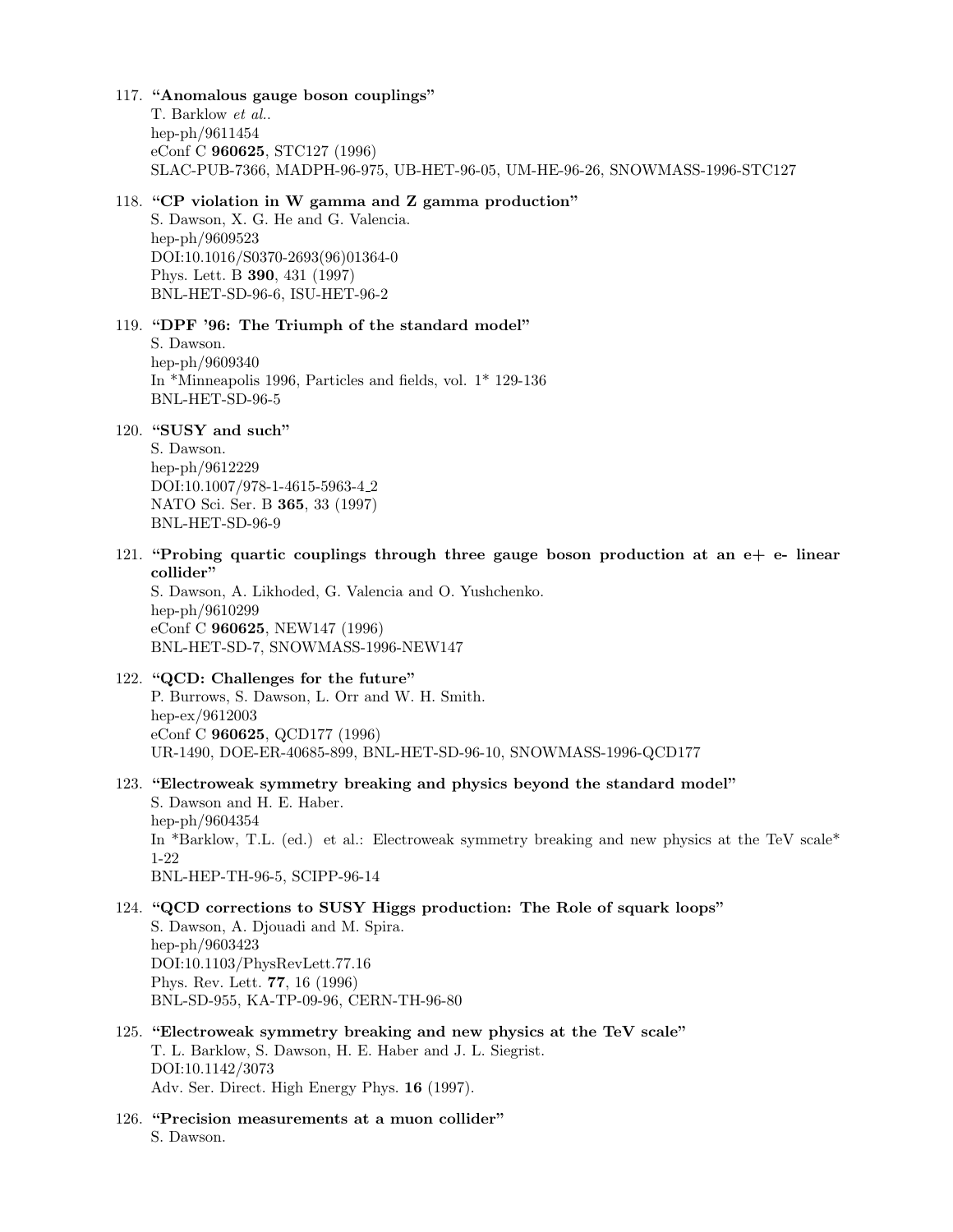hep-ph/9512260 DOI:10.1063/1.50912 AIP Conf. Proc. 372, no. 1, 285 (1996)

127. "Limits on nonstandard top quark couplings from electroweak measurements" S. Dawson and G. Valencia. hep-ph/9510455

DOI:10.1103/PhysRevD.53.1721 Phys. Rev. D 53, 1721 (1996) BNL-61907, ISU-HET-95-4

128. "Electroweak symmetry breaking and beyond the standard model" T. L. Barklow, S. Dawson, H. E. Haber and J. L. Siegrist. hep-ph/9505296 SLAC-PUB-6893, SLAC-PUB-95-6893, SCIPP-95-21, BNL-61748, LBL-37186

## 129. "Looking for CP violation in  $W$  production and decay" S. Dawson and G. Valencia. hep-ph/9504209 DOI:10.1103/PhysRevD.52.2717 Phys. Rev. D 52, 2717 (1995) BNL-61590, ISU-HET-95-1

- 130. "Electroweak symmetry breaking and new physics at the TeV scale" T. Barklow, S. Dawson, H. E. Haber and J. Siegrist. In \*Peccei, R. (ed.) et al.: Particle physics\* 153-194 SLAC-REPRINT-1995-067
- 131. "Bounds on anomalous gauge boson couplings from partial Z widths at LEP" S. Dawson and G. Valencia. hep-ph/9410364 DOI:10.1016/0550-3213(95)00042-Q Nucl. Phys. B 439, 3 (1995) BNL-60949
- 132. "Introduction to the physics of Higgs bosons"

S. Dawson. hep-ph/9411325 In \*Boulder 1994, Proceedings, CP violation and the limits of the standard model\* 445-505, and Brookhaven Nat. Lab. Upton - BNL-61012 (94/10,rec.Nov.) 43 p BNL-61012

#### 133. "QCD corrections to Higgs Boson production" S. Dawson and R. Kauffman. BNL-60769

134. "Probing anomalous gauge boson couplings at LEP" S. Dawson and G. Valencia. hep-ph/9411262 In \*Warsaw 1994, Proceedings, Physics from Planck scale to electroweak scale\* 104-115, and Preprint - Dawson, S. (rec.Nov.94) 13 p

135. "Bounds on  $g5(Z)$  from precision LEP measurements" S. Dawson and G. Valencia. hep-ph/9406324 DOI:10.1016/0370-2693(95)80031-R, 10.1016/0370-2693(94)91031-6 Phys. Lett. B 333, 207 (1994), Erratum: [Phys. Lett. B 341, 452 (1995)] BNL-60450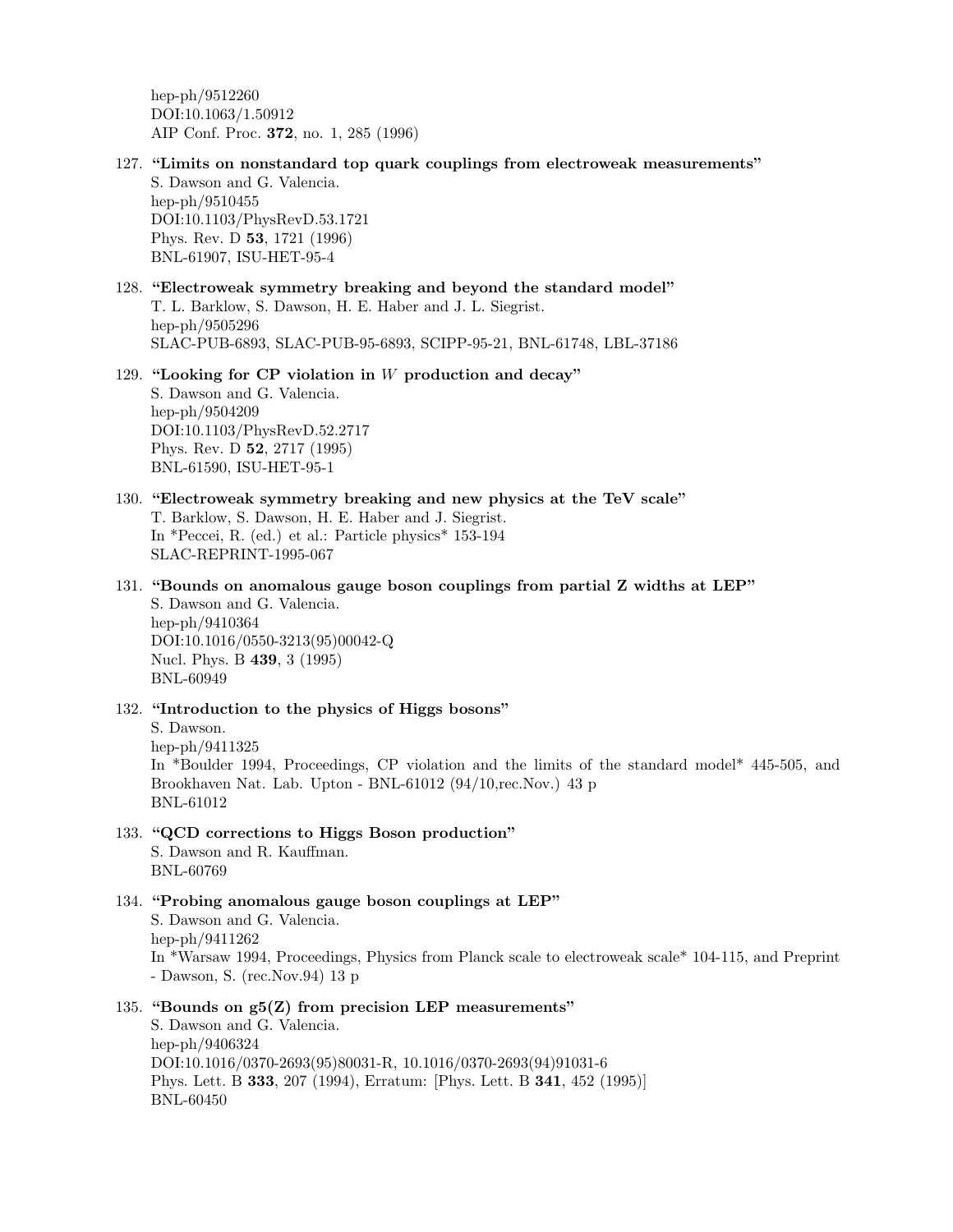- 136. "Search for anomalous couplings at e gamma colliders" K. m. Cheung, S. Dawson, T. Han and G. Valencia. hep-ph/9403358 DOI:10.1103/PhysRevD.51.5 Phys. Rev. D 51, 5 (1995) UCD-94-6, NUHEP-TH-94-2
- 137. "QCD corrections to Higgs boson production: nonleading terms in the heavy quark limit" S. Dawson and R. Kauffman. hep-ph/9310281 DOI:10.1103/PhysRevD.49.2298 Phys. Rev. D 49, 2298 (1994) BNL-DK-1, BNL-49642
- 138. "Signals for parity violation in the electroweak symmetry breaking sector" S. Dawson and G. Valencia. hep-ph/9308248

DOI:10.1103/PhysRevD.49.2188 Phys. Rev. D 49, 2188 (1994) FERMILAB-PUB-93-218-T

- 139. " $K_L \to \mu^{\pm} e^{\mp} \nu \overline{\nu}$  as background to  $K_L \to \mu^{\pm} e^{\mp}$ " S. Dawson and G. Valencia. hep-ph/9302309 DOI:10.1103/PhysRevD.48.209 Phys. Rev. D 48, 209 (1993) FERMILAB-PUB-93-024-T
- 140. "Errata for the Higgs hunter's guide" J. F. Gunion, H. E. Haber, G. L. Kane and S. Dawson. hep-ph/9302272 SCIPP-92-58
- 141. "QCD corrections to Higgs boson production" S. Dawson. hep-ph/9212201 PRINT-92-0578 (BNL), BNL-48257
- 142. "USes of the chiral Lagrangian at the SSC" S. Dawson. BNL-48069
- 143. "QCD corrections to H  $\rightarrow$  gamma gamma" S. Dawson and R. P. Kauffman. DOI:10.1103/PhysRevD.47.1264 Phys. Rev. D 47, 1264 (1993). BNL-47927
- 144. "Vector boson versus gluon fusion at hadron colliders" J. Bagger, S. Dawson and G. Valencia. hep-ph/9206261 DOI:10.1016/0370-2693(92)90620-J Phys. Lett. B 292, 137 (1992) FERMILAB-PUB-92-177-T
- 145. "Producing the intermediate mass Higgs boson" S. Dawson. BNL-47237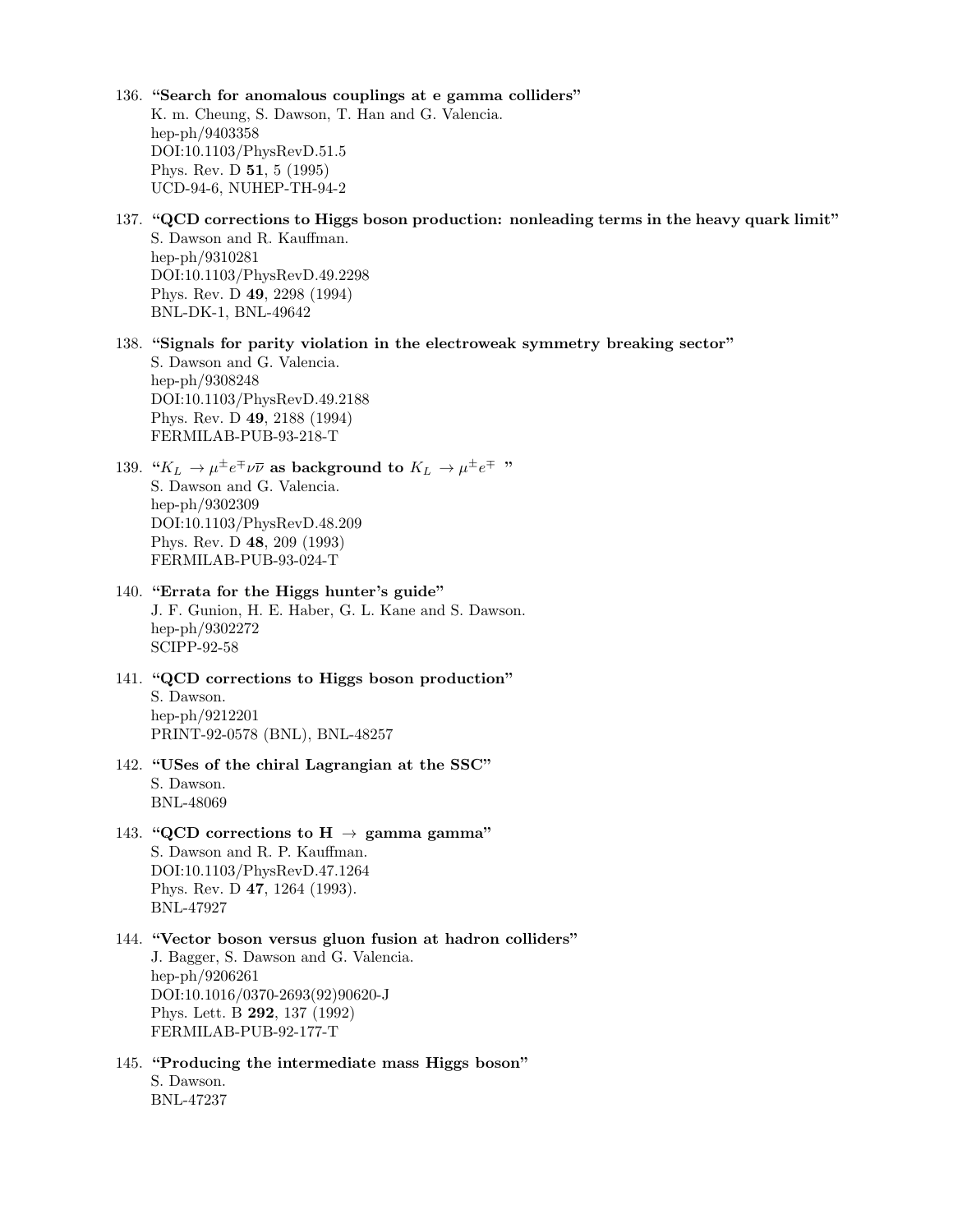- 146. "Effective field theory calculation of p p  $\rightarrow$  V(L) V(L) X" J. Bagger, S. Dawson and G. Valencia. hep-ph/9204211 DOI:10.1016/0550-3213(93)90501-F Nucl. Phys. B 399, 364 (1993) FERMILAB-PUB-92-075-T, FERMILAB-PUB-92-075-T-REV, JHU-TIPAC-920009, JHU-TIPAC-920009- REV
- 147. "CP violation 1990. Proceedings, BNL Summer Study, Upton, USA, May 21 June 22, 1990"

S. Dawson and A. Soni. Singapore, Singapore: World Scientific (1991) 384 p

# 148. "Higgs boson plus multi - jet rates at the SSC" S. Dawson and R. P. Kauffman. DOI:10.1103/PhysRevLett.68.2273 Phys. Rev. Lett. 68, 2273 (1992). UCDPHYS-PUB-91-30, BNL-46940

149. "Chiral lagrangians and the SSC" S. Dawson. In \*Baltimore 1991, Proceedings, Particle physics from underground to heaven\* 201-215 and Brookhaven Nat. Lab. Upton - BNL-46653 (91/09,rec.Jan.92) 16 p. (202076) BNL-46653

- 150. "Testing electroweak symmetry breaking through gluon fusion at p p colliders" J. Bagger, S. Dawson and G. Valencia. DOI:10.1103/PhysRevLett.67.2256 Phys. Rev. Lett. 67, 2256 (1991). CERN-TH-6149-91, JHU-TIPAC-910013, BNL-46373
- 151. "W(L) W(L) scattering at the SSC" J. Bagger, S. Dawson and G. Valencia. JHU-TIPAC-91-002, BNL-45782, CERN-TH-5989-91
- 152. "  $gamma \rightarrow \pi_0 \pi_0$  and  $K_L \rightarrow \pi_0 \gamma \gamma$  in the chiral quark model" J. Bijnens, S. Dawson and G. Valencia. DOI:10.1103/PhysRevD.44.3555 Phys. Rev. D 44, 3555 (1991). CERN-TH-6026-91
- 153. "Searching for the Higgs boson: A Progress report" S. Dawson. Comments Nucl. Part. Phys. 20, no. 4, 161 (1991). PRINT-91-0094 (BNL), BNL-45781
- 154. "Radiative corrections to Higgs boson production" S. Dawson. DOI:10.1016/0550-3213(91)90061-2 Nucl. Phys. B 359, 283 (1991). PRINT-91-0092 (BNL), BNL-45446
- 155. "Chiral Lagrangians and W W scattering" S. Dawson and G. Valencia. DOI:10.1016/0550-3213(91)90127-J Nucl. Phys. B 352, 27 (1991). BNL-45194
- 156. "Top quark effects on W W scattering" S. Dawson and G. Valencia. DOI:10.1016/0550-3213(91)90220-R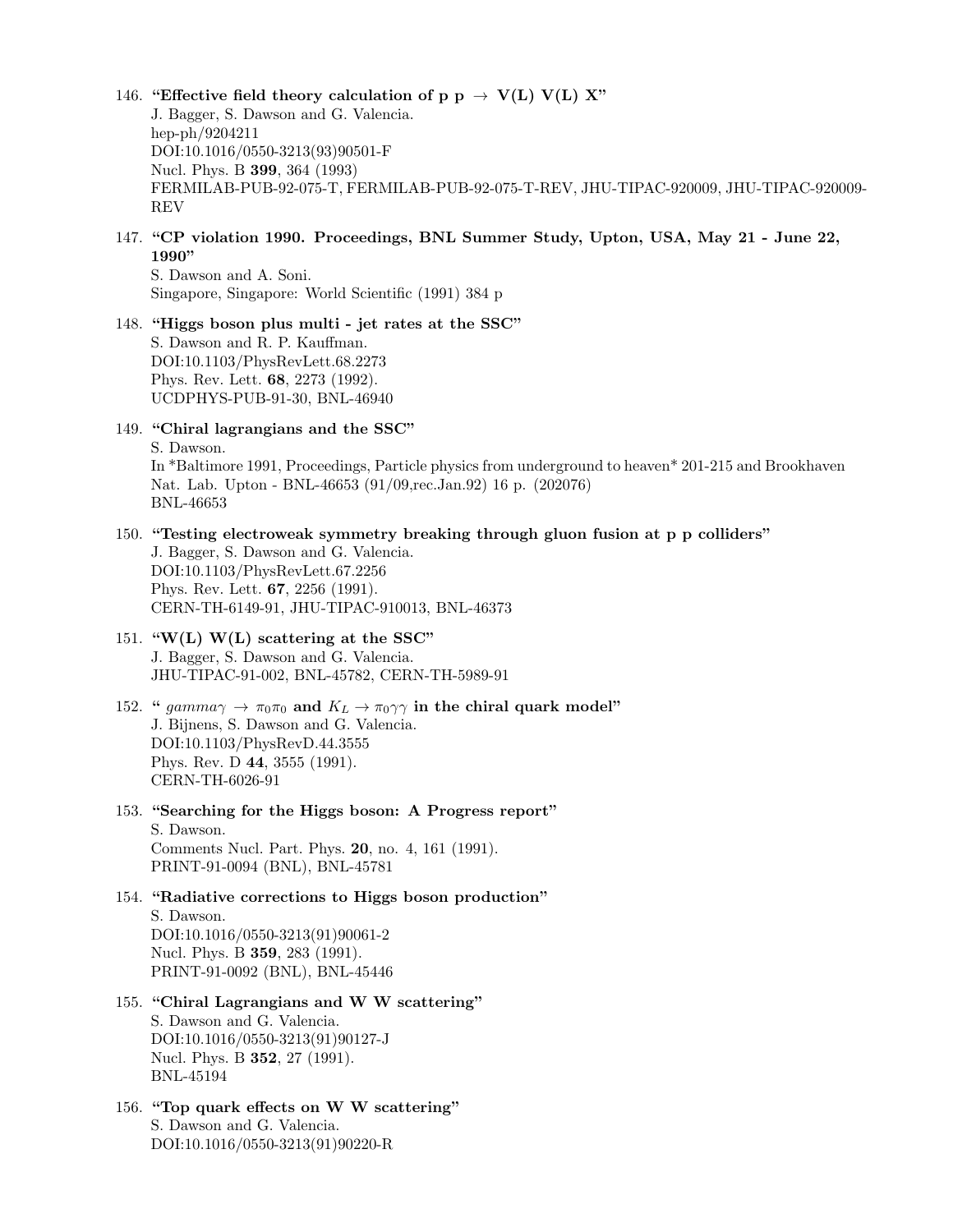Nucl. Phys. B 348, 23 (1991). BNL-44744, PRINT-90-0402 (BNL), FPRINT-90-02

- 157. "Heavy fermion effects on longitudinal gauge boson scattering" S. Dawson and G. Valencia. DOI:10.1016/0370-2693(90)91324-5 Phys. Lett. B 246, 156 (1990). Print-90-0361 (BNL), BNL-44609
- 158. "Heavy Fermion Effects in  $e^+e^- \to ZH$  and  $Z \to H\nu\overline{\nu}$ " S. Dawson and H. E. Haber. DOI:10.1103/PhysRevD.44.53 Phys. Rev. D 44, 53 (1991). SCIPP-90-08, NSF-ITP-90-53
- 159. "The Search For Higgs Bosons Of Any Mass" S. Dawson, J. F. Gunion, H. E. Haber, A. Seiden and G. L. Kane. Comments Nucl. Part. Phys. 19, no. 5, 259 (1990). UCD-89-29, SCIPP-89/57
- 160. "Light Higgs Production In A Two Higgs Doublet Model" S. Dawson. DOI:10.1016/0550-3213(90)90531-H Nucl. Phys. B 339, 19 (1990). Print-90-0061 (BNL), 43777
- 161. "Higgs Boson Production in Semileptonic K and  $\pi$  Decays" S. Dawson. DOI:10.1016/0370-2693(89)90737-5 Phys. Lett. B 222, 143 (1989).
- 162. "Higgs Boson Production in Upsilon and Eta Decays" L. Bergstrom and S. Dawson. DOI:10.1016/0370-2693(89)90762-4 Phys. Lett. B 232, 387 (1989). BNL-43288
- 163. "The Higgs Hunter's Guide" J. F. Gunion, H. E. Haber, G. L. Kane and S. Dawson. Front. Phys. 80, 1 (2000). SCIPP-89/13, UCD-89-4, BNL-41644
- 164. "Higgs Boson Low-energy Theorems and Their Applications" S. Dawson and H. E. Haber. DOI:10.1142/S0217751X92000065 Int. J. Mod. Phys. A 7, 107 (1992). SCIPP-89/23, BNL-43055
- 165. "Are Light Higgs Bosons Allowed?" S. Dawson, J. F. Gunion and H. E. Haber. DOI:10.1103/PhysRevD.41.2844 Phys. Rev. D 41, 2844 (1990). UCD-89-12, SCIPP-89-22
- 166. "Higgs Boson Hunting" S. Dawson, H. E. Haber and S. D. Rindani. SCIPP-89-15, BNL-42853
- 167. "Radiative Corrections To Longitudinal Vector Boson Scattering" S. Dawson and S. Willenbrock. DOI:10.1103/PhysRevD.40.2880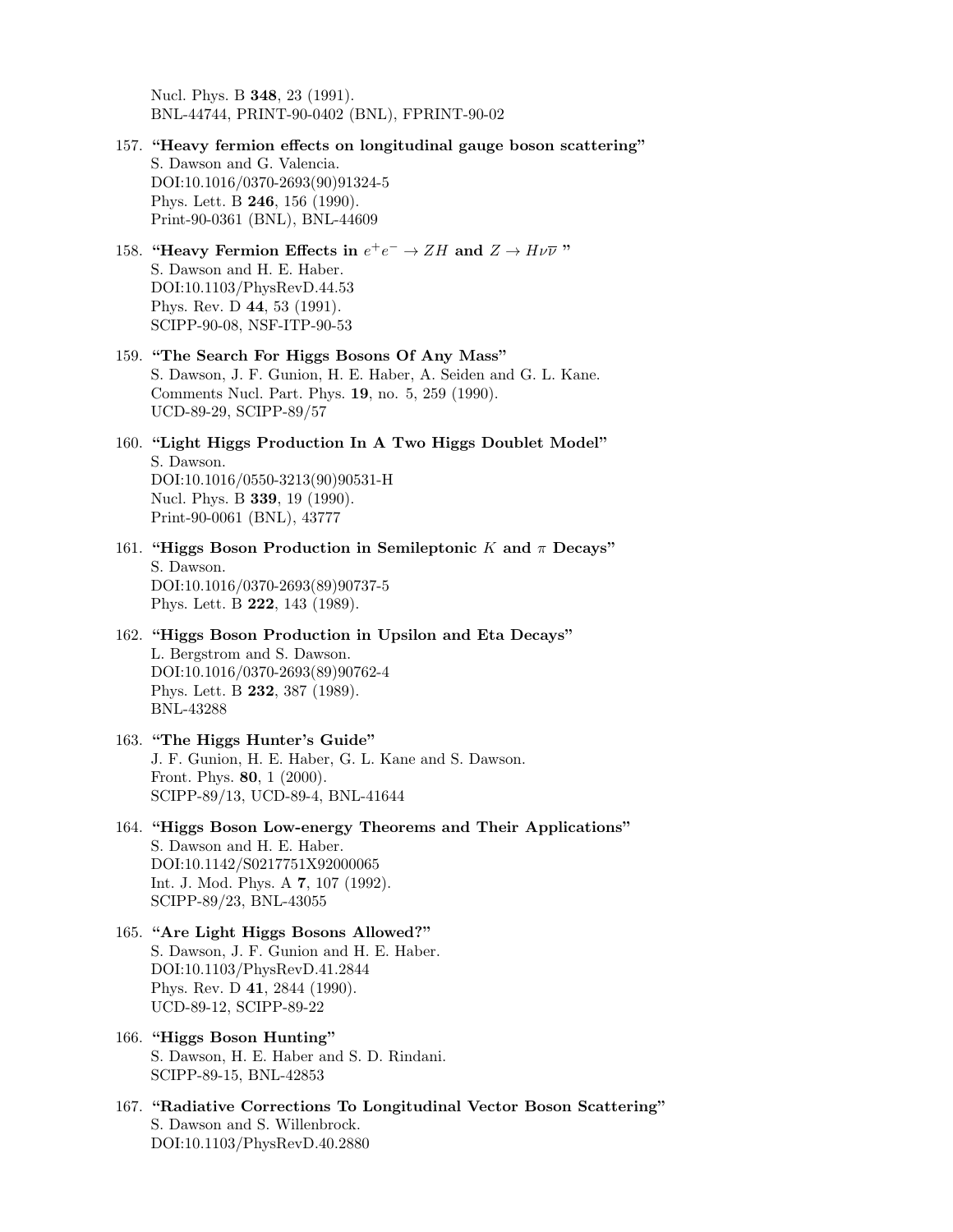Phys. Rev. D 40, 2880 (1989). BNL-42767

168. "The One Particle Inclusive Differential Cross-Section for Heavy Quark Production in Hadronic Collisions"

P. Nason, S. Dawson and R. K. Ellis. DOI:10.1016/0550-3213(90)90180-L, 10.1016/0550-3213(89)90286-1 Nucl. Phys. B 327, 49 (1989), Erratum: [Nucl. Phys. B 335, 260 (1990)]. ETH-PT-89-2, FERMILAB-PUB-89-091-T, BNL-42398

- 169. "A Primer On Higgs Boson Low-energy Theorems" S. Dawson and H. E. Haber. SCIPP-89/14
- 170. "The Search For A Heavy Higgs Boson" S. Dawson. In \*Bombay 1989, Proceedings, Phenomenology of the standard model and beyond\* 284-299 and Brookhaven Nat. Lab. Upton - BNL-42537 (89,rec.Sep.) 17 p BNL-42537, PRINT-89-0156 (BNL)

# 171. "Unitarity Constraints On Heavy Higgs Bosons" S. Dawson and S. Willenbrock.

DOI:10.1103/PhysRevLett.62.1232 Phys. Rev. Lett. 62, 1232 (1989). BNL-42128

- 172. "Radiative Corrections to the Effective W Approximation" S. Dawson. DOI:10.1016/0370-2693(89)90879-4 Phys. Lett. B 217, 347 (1989).
- 173. "Radiative Corrections To Top And Bottom Production At Collider Energies" S. Dawson. BNL-41990, BNL 41990
- 174. "Limits On Light Higgs Bosons" S. Dawson. Print-88-0913 (BNL)

Print-88-0885 (BNL)

## 175. "Fourth Generation Quark Production at the SSC" S. Dawson and S. Godfrey. DOI:10.1103/PhysRevD.39.221 Phys. Rev. D 39, 221 (1989). GIPP-88-3

- 176. "Heavy Fermion Corrections to Heavy Higgs Boson Production and Decay" S. Dawson and S. Willenbrock. DOI:10.1016/0370-2693(88)90834-9 Phys. Lett. B 211, 200 (1988). MAD/PH/421
- 177. "The Total Cross-Section for the Production of Heavy Quarks in Hadronic Collisions" P. Nason, S. Dawson and R. K. Ellis. DOI:10.1016/0550-3213(88)90422-1 Nucl. Phys. B 303, 607 (1988). FERMILAB-PUB-87-222-T, BNL-40718
- 178. "Heavy Quark Production At The SSC" S. Dawson, J. Haggerty, S. Protopopescu and P. Sheldon. Berkeley SSC Wkshp.1987:0144 Print-87-0846 (ILLINOIS), BNL-40279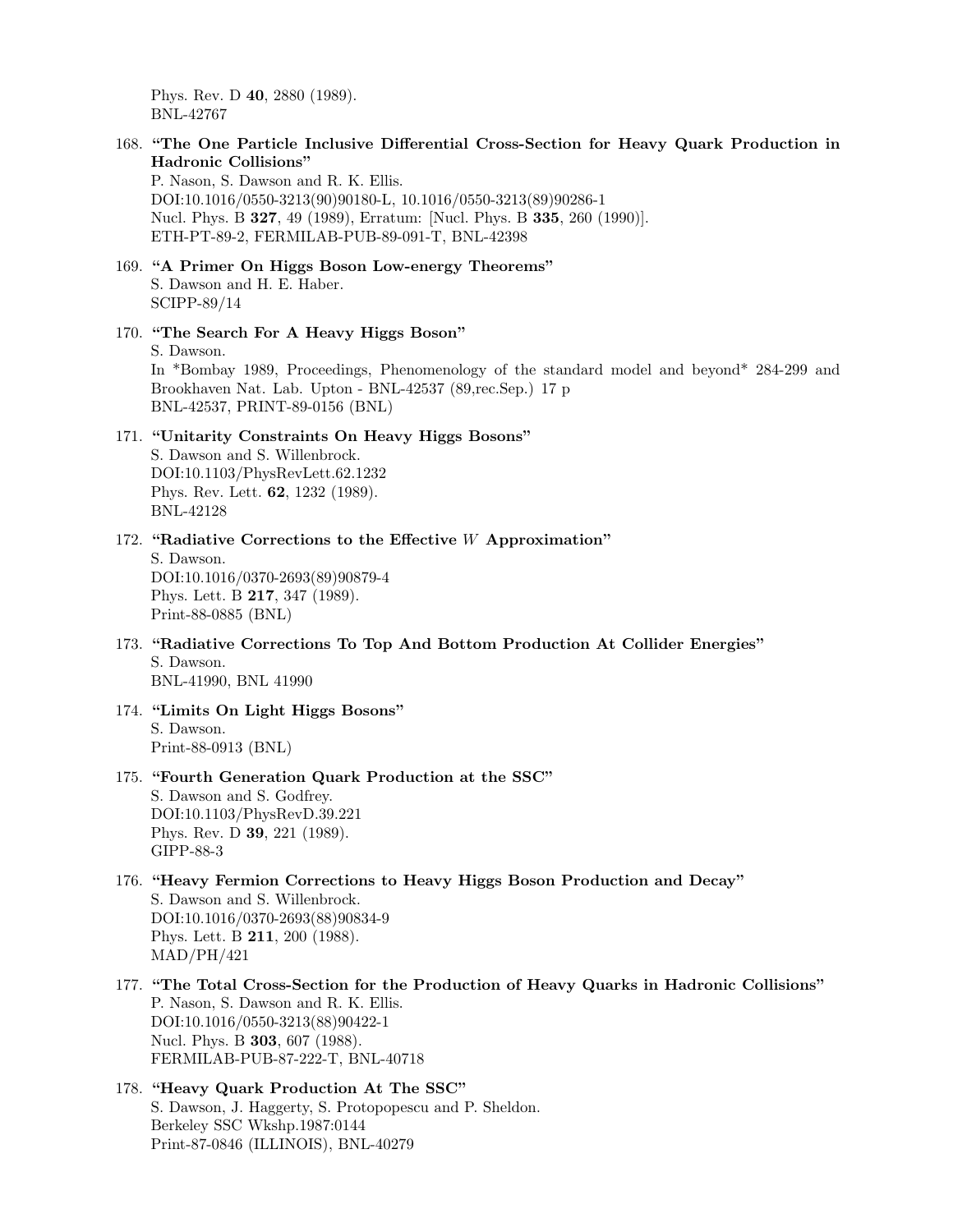- 179. "Supersymmetry Breaking in Superstring Inspired Models" P. Binetruy, S. Dawson, M. K. Gaillard and I. Hinchliffe. DOI:10.1103/PhysRevD.37.2633 Phys. Rev. D 37, 2633 (1988). BNL-40077, LBL-23586, UCB-PTH-87/24, LAPP-TH-193/87
- 180. "Single Leptons From Heavy Quark Production" S. Dawson and S. Godfrey. BNL-40217
- 181. "Gaugino Masses in Superstring Models" P. Binetruy, S. Dawson and I. Hinchliffe. DOI:10.1103/PhysRevD.35.2215 Phys. Rev. D 35, 2215 (1987). BNL-39021, LBL-22322, UCB-PTH-86/34
- 182. "The Effective Potential and Supersymmetry Breaking in Superstring Models" P. Binetruy, S. Dawson, I. Hinchliffe and M. K. Gaillard. DOI:10.1016/0370-2693(87)90123-7 Phys. Lett. B 192, 377 (1987). UCB-PTH-86/31, LBL-22339
- 183. "Heavy Lepton Production In The Effective W Approximation" S. Dawson, G. L. Kane, C. P. Yuan and S. S. D. Willenbrock. Conf. Proc. C 860623, 235 (1986). LBL-22087, DOE/ER40200-075
- 184. "Gaugino Masses In Superstring Inspired Models" S. Dawson. LBL-21913
- 185. "Heavy Fermion Production in the Effective W Approximation" S. Dawson and S. S. D. Willenbrock. DOI:10.1016/0550-3213(87)90044-7 Nucl. Phys. B 284, 449 (1987). LBL-21914, DOE/ER40200-072
- 186. "Supersymmetry Breaking in the Observable Sector of Superstring Models" P. Binetruy, S. Dawson and I. Hinchliffe. DOI:10.1016/0370-2693(86)90577-0 Phys. Lett. B 179, 262 (1986). LBL-21606, EFI-86-28-CHICAGO
- 187. "Phenomenologically Viable Models From Superstrings?" P. Binetruy, S. Dawson, I. Hinchliffe and M. Sher. DOI:10.1016/0550-3213(86)90374-3 Nucl. Phys. B 273, 501 (1986). LBL-20317, UCSC-TH-85/49, SCIPP-85/49
- 188. "Supersymmetry At The SSC" S. Dawson. LBL-20199
- 189. "Experimental Consequences Of R Parity Breaking" S. Dawson. LBL-20260
- 190. "R-Parity Breaking in Supersymmetric Theories" S. Dawson.

DOI:10.1016/0550-3213(85)90577-2 Nucl. Phys. B 261, 297 (1985). LBL-19460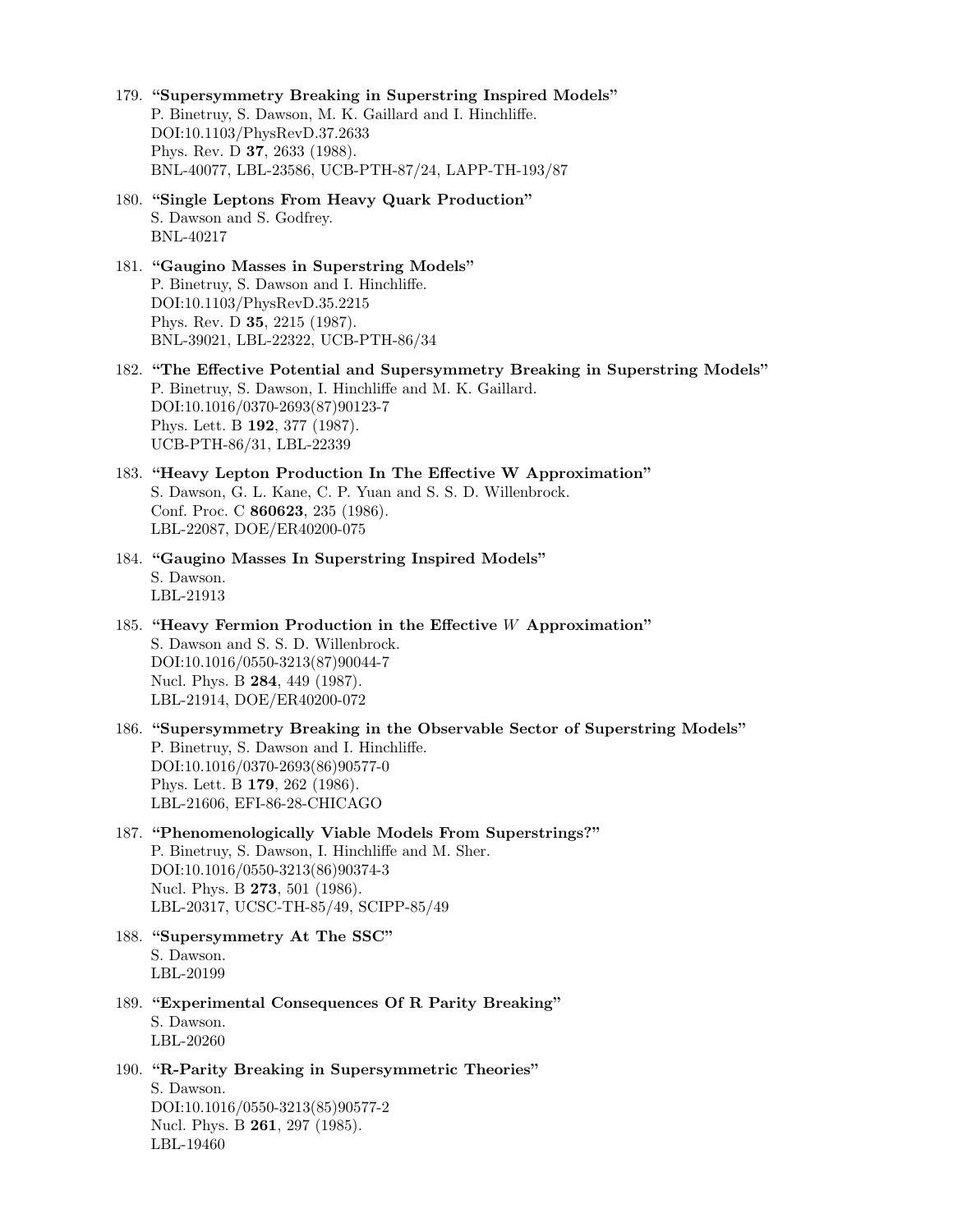- 191. "Nonstandard Higgs Bosons As A Source Of Monojets" S. Dawson and I. Hinchliffe. DOI:10.1103/PhysRevD.32.86 Phys. Rev. D 32, 86 (1985). LBL-19036
- 192. "Searching for Supersymmetry at the SSC" S. Dawson et al.. LBL-18479
- 193. "Low-energy Signals Of Composite Models: Compositeness Study Group At The Ssc Theoretical Workshop"

R. Barbieri et al.. Snowmass Summer Study 1984:795 USC 84/038

- 194. "Luminosities For Collisions Of Intermediate Bosons And Other Partons" S. Dawson. LBL-18294
- 195. "Capabilities of  $e^+e^-$  Collisions for Producing Very Heavy Higgs Bosons" S. Dawson and J. L. Rosner. DOI:10.1016/0370-2693(84)90746-9 Phys. Lett. 148B, 497 (1984). CERN-TH-3985/84, LBL-17995
- 196. "The Effective W Approximation" S. Dawson. DOI:10.1016/0550-3213(85)90038-0 Nucl. Phys. B 249, 42 (1985). LBL-17497
- 197. "Production of Very Massive Higgs Bosons" R. N. Cahn and S. Dawson. DOI:10.1016/0370-2693(84)91180-8 Phys. Lett. 136B, 196 (1984), Erratum: [Phys. Lett. 138B, 464 (1984)]. LBL-16976
- 198. "Monopole Catalysis: An Overview" S. Dawson. NATO Sci. Ser. B 111 (1984). LBL-16846
- 199. "Search for Supersymmetric Particles in Hadron Hadron Collisions" S. Dawson, E. Eichten and C. Quigg. DOI:10.1103/PhysRevD.31.1581 Phys. Rev. D 31, 1581 (1985). FERMILAB-PUB-83-082-THY, FERMILAB-PUB-83-082-T, LBL-16540
- 200. "Monopole Fermion Interactions: The Soliton Picture" S. Dawson and A. N. Schellekens. DOI:10.1103/PhysRevD.28.3125 Phys. Rev. D 28, 3125 (1983). FERMILAB-PUB-83-043-THY, FERMILAB-PUB-83-043-T
- 201. "Monopole Catalysis of Proton Decay in SO(10) Grand Unified Models" S. Dawson and A. N. Schellekens. DOI:10.1103/PhysRevD.27.2119 Phys. Rev. D 27, 2119 (1983). FERMILAB-PUB-82-081-THY, FERMILAB-PUB-82-081-T